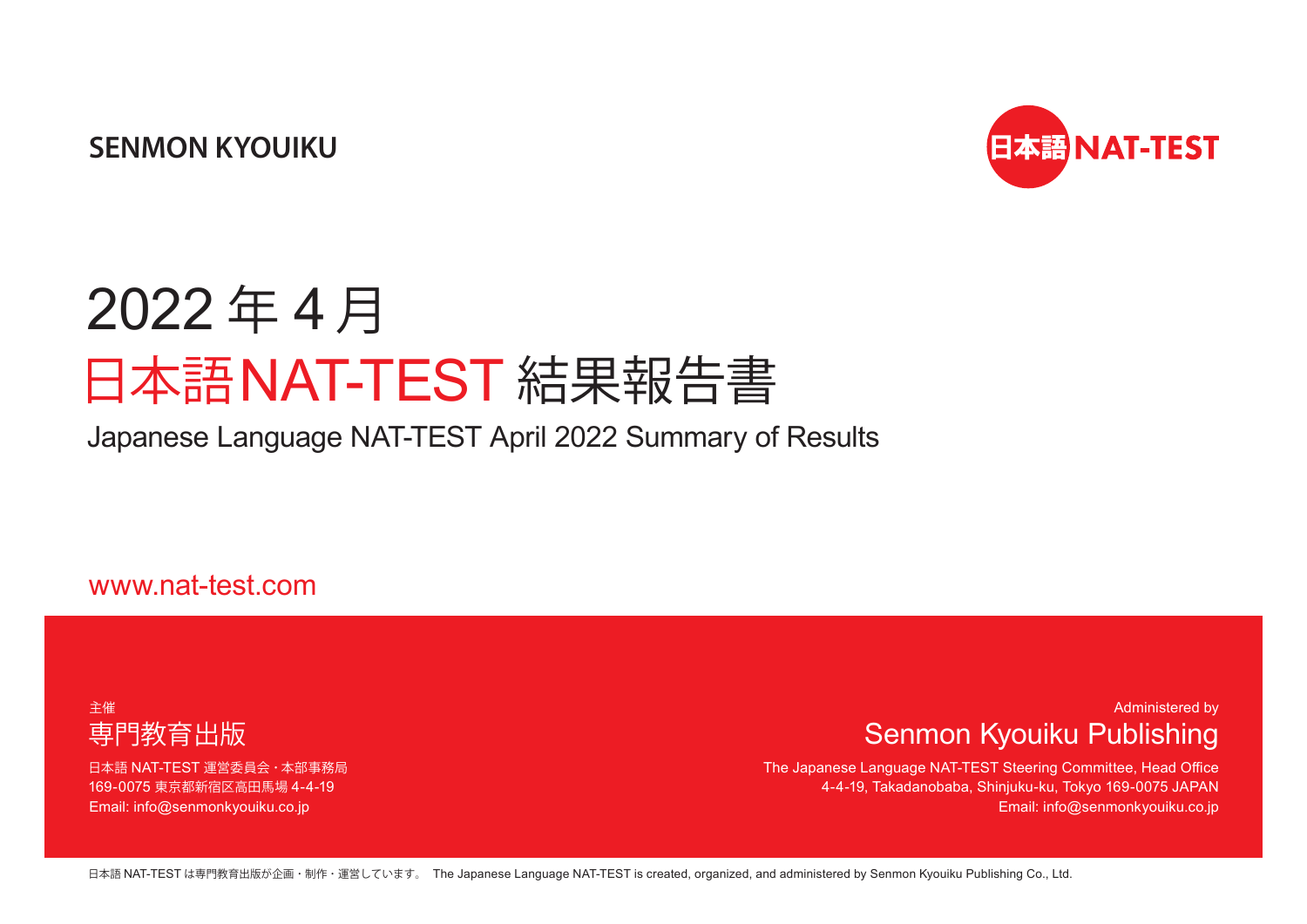### 1. はじめに

2022 年 4 月日本語 NAT-TEST の結果がまとまりましたのでご報告申し上げます。 本テストは日本語を母語としない人の日本語能力を測定し判定する日本語能力判定試験です。 前身の日本語学力テスト(1989 年開始)以来、そして 2007 年に現在の名称でリニューアルし て以来、受験者ならびに開催国の数は年々増えております。これもひとえに皆様のご愛顧とご 指導の賜物によるものと心から感謝申し上げます。

#### **1-1. 新しい試験会場のお知らせ**

 次の試験会場を設置いたしました。試験のお申し込みやお問い合わせは各試験会場事務局に お問い合わせください。

| 国     | 都市             | 試験会場事務局                                           | 備考             |
|-------|----------------|---------------------------------------------------|----------------|
| スリランカ | コロンボ<br>(第2会場) | Japanese Language<br><b>Education Association</b> | 2022 年 6 月試験から |

#### **1-2. 受験番号の表示方法変更について**

2022 年 2 月試験より受験番号が 14 桁となりました。ただし、見やすくするために受験票と 本人確認票では 3 か所桁にスペースを入れました。

例:受験番号が 12345678912345 の場合

12 3456 7891 2345

#### **1-3. お申し込みと受験料についてのご注意**

 試験のお申し込みは各試験会場事務局でのみ受け付けています。公式ホームページに記載さ れている受験料以外の費用(手数料等)を請求することは一切ありません(※ただし、試験日 翌日以降の受験者情報の修正については手数料(受験料の50%)がかかります)。各試験会場 事務局と受験料は公式ホームページ(www.nat-test.com/testcenters.html)で案内しており ますので、お申し込みの前に必ずご確認ください。

### **1. Introduction**

 This is a final report of the results of the Japanese Language NAT-TEST April 2022. The Japanese Language NAT-TEST is a Japanese language assessment tool which measures the Japanese skills of non-native Japanese speakers.

 Since its predecessor, the Japanese Language Achievement Test (started in 1989), and since its renewal in 2007 under its current name, the numbers of examinees and host countries have been rising on a stable trend. We greatly appreciate your continued support and cooperation. Thank you.

#### **1-1. New Test Sites to Open**

 The following test sites have been opened. To register for the NAT-TEST or to contact us, please visit your local test center.

| Country   | Citv                | Local Office                                      | <b>Note</b>             |
|-----------|---------------------|---------------------------------------------------|-------------------------|
| Sri Lanka | Colombo<br>(Site 2) | Japanese Language<br><b>Education Association</b> | From the June 2022 test |

#### **1-2. Changing the display method of the Examinees Number**

 From the February 2022 test, the Examinees Number will have 14 digits. However, for readability, three spaces were added to the digits in the Admission Ticket and ID Checking Sheet.

Example: If the Examinees Number is 12345678912345 12 3456 7891 2345

#### **1-3. Notice of Registration and Test Fee**

 Registration for the NAT-TEST is available only at local test center. No additional fee is required in the test fee (Note: To correct your registration information after the test day, correction fee (50% of the test fee) is required). To find your local test center and to confirm the test fee, please visit www.nat-test.com/testcenters.html.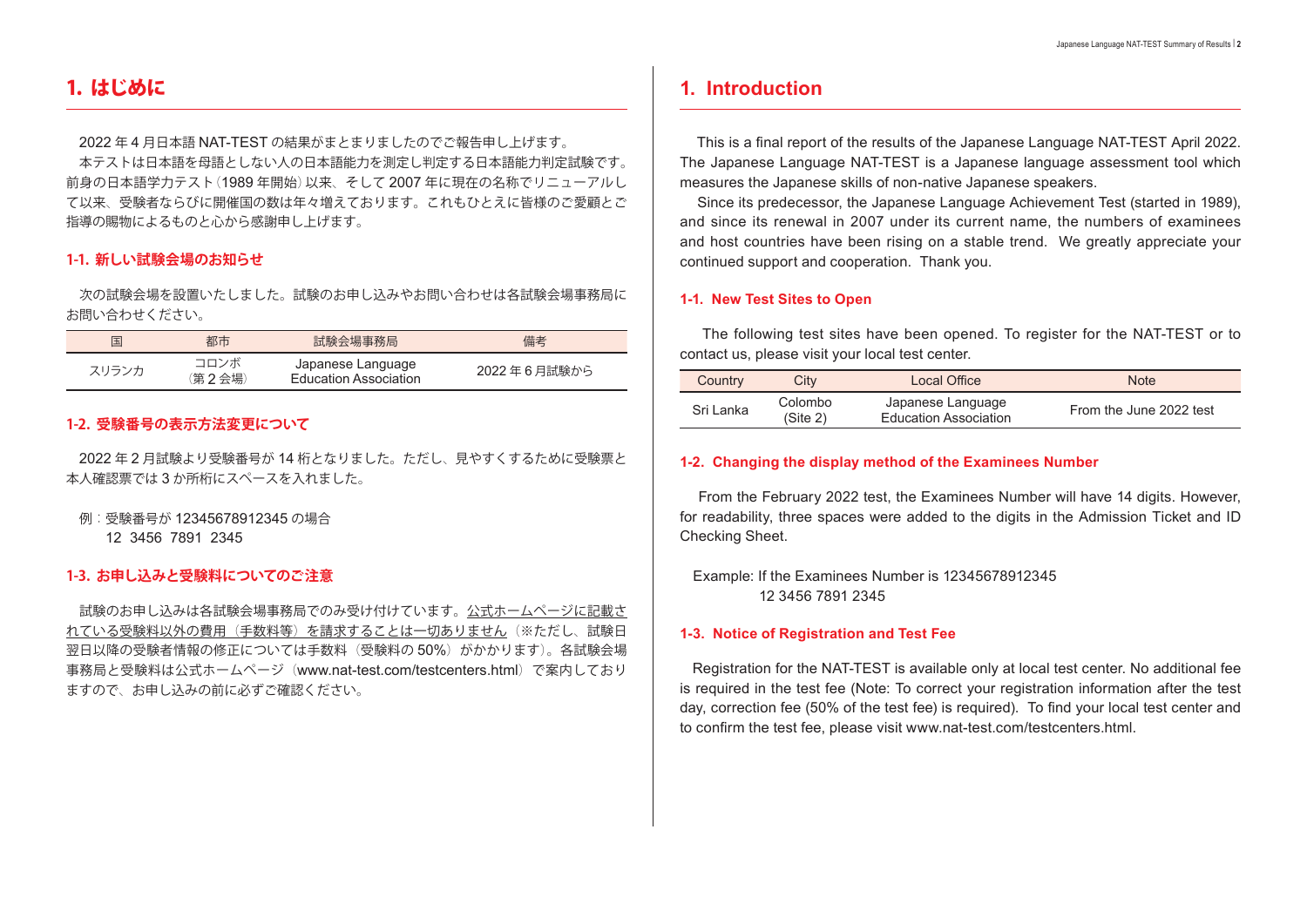### 2. 試験概要

#### **2-1. 日本語 NAT-TEST について**

| 称<br>名                                                       | 日本語 NAT-TEST (にほんごなっとてすと)             |
|--------------------------------------------------------------|---------------------------------------|
| 英文名称                                                         | The Japanese Language NAT-TEST        |
| 株式会社専門教育出版 (所在地:東京都新宿区)<br>主催者<br>日本語 NAT-TEST 運営委員会 / 本部事務局 |                                       |
| 的<br>目                                                       | 日本語を母語としない人の日本語能力を測定し判定すること           |
| 試験形式                                                         | 日本語能力試験に準拠(1級~5級の5レベル、マークシート方式)       |
| 試験内容                                                         | 日本語能力試験に準拠 (「2-2. 試験の形式と内容」参照)        |
| 実施回数                                                         | 年6回以上 ※1級は年3回(2月、6月、10月)。             |
| 実施月                                                          | 2月、4月、6月、8月、10月、12月 ※年度により変わることがあります。 |

#### **2-2. 試験の形式と内容**

本テストの出題の基準や形式は 2010 年に改定された「日本語能力試験」と揃えています。

#### **2-2-1. 試験級と出題基準および想定する受験者**

| 級  | 難しさと出題基準      | 想定する受験者                                                               |
|----|---------------|-----------------------------------------------------------------------|
| 1級 | 日本語能力試験 N1 相当 | ①日本語学習時間が 1,000 時間程度の上級の学習者<br>②日本の大学・大学院進学、日本語能力試験 N1 合格を目指す<br>学習者  |
| 2級 | 日本語能力試験 N2 相当 | ①日本語学習時間が 800 時間程度の中級後半の学習者<br>②日本の大学・専門学校進学、日本語能力試験 N2 合格を目指<br>す学習者 |
| 3級 | 日本語能力試験 N3 相当 | ①日本語学習時間が 600 時間程度の中級前半の学習者<br>②日本の大学・専門学校進学、日本語能力試験 N3 合格を目指<br>す学習者 |
| 4級 | 日本語能力試験 N4 相当 | ①日本語学習時間が 400 時間程度の初級後半の学習者<br>②日本語能力試験 N4 合格を目指す学習者                  |
| 5級 | 日本語能力試験 N5 相当 | ①日本語学習時間が 200 時間程度の初級前半の学習者<br>②日本語能力試験 N5 合格を目指す学習者                  |

### **2. About the Test**

#### **2-1. About the Japanese Language NAT-TEST**

| Name      | The Japanese Language NAT-TEST (Nihongo Natto Tesuto)                                                                                                  |
|-----------|--------------------------------------------------------------------------------------------------------------------------------------------------------|
| Organizer | Senmon Kyouiku Publishing Co., Ltd. (located in Shinjuku-ku, Tokyo, Japan)<br>The Japanese Language NAT-TEST Steering Committee / Head office          |
| Objective | To evaluate and determine the Japanese ability of non-native Japanese speakers                                                                         |
| Format    | Based on the Japanese Language Proficiency Test (JLPT), (Electronically<br>graded mark sheet with four choices for each question (three in some parts) |
| Content   | Based on JLPT (See 2-2. Format and Content of the Test)                                                                                                |
| Frequency | Held six times or more every year (Note: 1Q held three times per year (February,<br>June, October))                                                    |
| Dates     | February, April, June, August, October, December (Note: Test dates may differ<br>slightly in certain years)                                            |

#### **2-2. Format and Content of the Test**

The test format and content of the NAT-TEST are based on the JLPT revised in 2010.

#### **2-2-1. Levels, Difficulty and Exam Criterion, and Subject Examinees**

| I evel | Difficulty and<br><b>Exam Criterion</b> | <b>Subject Examinees</b>                                                                                                                                                                  |
|--------|-----------------------------------------|-------------------------------------------------------------------------------------------------------------------------------------------------------------------------------------------|
| 1Q     | Equivalent to JLPT N1                   | 1. One has studied Japanese for approximately 1,000 hours.<br>2. One intends to enter a Japanese university, graduate school or is<br>seeking to pass N1 of the JLPT.                     |
| 2Q     |                                         | 1. One has studied Japanese for approximately 800 hours.<br>Equivalent to JLPT N2 2. One intends to enter a Japanese university, graduate school or is<br>seeking to pass N2 of the JLPT. |
| 3Q     | Equivalent to JLPT N3                   | 1. One has studied Japanese for approximately 600 hours.<br>2. One intends to enter a Japanese university, graduate school or is<br>seeking to pass N3 of the JLPT.                       |
| 4Q     | Equivalent to JLPT N4                   | 1. One has studied Japanese for approximately 400 hours.<br>2. One is seeking to pass N4 of the JLPT.                                                                                     |
| 5Q     | Equivalent to JLPT N5                   | 1. One has studied Japanese for approximately 200 hours.<br>2. One is seeking to pass N5 of the JLPT.                                                                                     |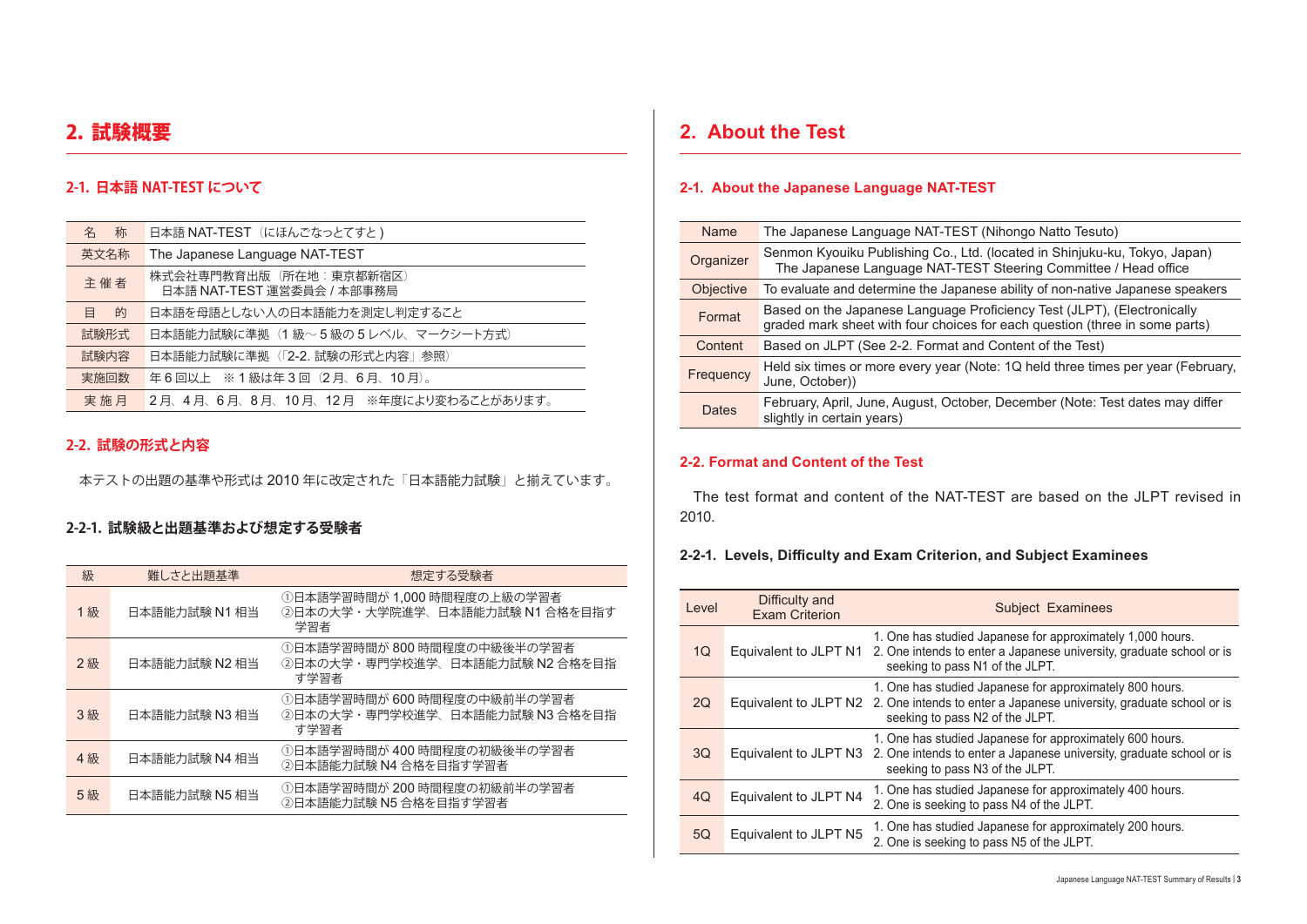#### **2-2-2. 分野と配点および試験時間**

| 級  | 分野                    | 配点   | 総合得点 | 試験時間 |
|----|-----------------------|------|------|------|
| 1級 | 言語知識<br>(文字・語彙・文法)・読解 | 120点 | 180点 | 110分 |
|    | 聴解                    | 60点  |      | 60分  |
| 2級 | (文字・語彙・文法)・読解<br>言語知識 | 120点 | 180点 | 105分 |
|    | 聴解                    | 60点  |      | 50分  |
|    | 言語知識<br>(文字・語彙)       | 60点  |      | 30分  |
| 3級 | 言語知識<br>(文法)<br>・読解   | 60点  | 180点 | 70分  |
|    | 聴解                    | 60点  |      | 40分  |
|    | 言語知識<br>(文字・語彙)       | 60点  |      | 25分  |
| 4級 | 言語知識<br>・読解<br>(文法)   | 60点  | 180点 | 55分  |
|    | 聴解                    | 60点  |      | 35分  |
|    | 言語知識<br>(文字・語彙)       | 60点  |      | 20分  |
| 5級 | 言語知識<br>・読解<br>(文法)   | 60点  | 180点 | 40分  |
|    | 聴解                    | 60点  |      | 30分  |

※聴解分野の試験時間は試験ごとに若干変動します。

#### **2-2-3. 試験の出題内容**

| 級  | 分野                    | 出題内容                                                                                                     |
|----|-----------------------|----------------------------------------------------------------------------------------------------------|
| 1級 | 言語知識(文字・語彙・文法)<br>・読解 | 文字・語彙:漢字読み、文脈規定、言い換え類義、用法<br>文法:文法形式の判断、文の組み立て、文章の文法<br>読解:内容理解(短文、中文、長文)、統合理解、主張理解、<br>情報検索             |
|    | 聴解                    | 課題理解、ポイント理解、概要理解、即時応答、統合理解                                                                               |
| 2級 | 言語知識(文字・語彙・文法)<br>・読解 | 文字・語彙:漢字読み、表記、語形成、文脈規定、言い換え類義、<br>用法<br>文法:文法形式の判断、文の組み立て、文章の文法<br>読解:内容理解(短文、中文)、統合理解、主張理解、<br>情報検<br>索 |
|    | 聴解                    | ポイント理解、<br>概要理解<br>即時応答<br>課題理解、<br>統合理解                                                                 |

#### **2-2-2. The Section, Points and Time Allotted**

| Level | <b>Skills / Scoring Sections</b>                  | Section<br>Points | Total<br><b>Points</b> | Allotted<br>Time |
|-------|---------------------------------------------------|-------------------|------------------------|------------------|
|       | Language Knowledge (Vocabulary, Grammar), Reading | 120               | 180                    | 110 min.         |
| 1Q    | Listening                                         | 60                |                        | 60 min.          |
| 2Q    | Language Knowledge (Vocabulary, Grammar), Reading | 120               | 180                    | 105 min.         |
|       | Listening                                         | 60                |                        | 50 min.          |
|       | Language Knowledge (Vocabulary)                   | 60                |                        | 30 min.          |
| 3Q    | Language Knowledge (Grammar), Reading             | 60                | 180                    | 70 min.          |
|       | Listening                                         | 60                |                        | 40 min.          |
|       | Language Knowledge (Vocabulary)                   | 60                |                        | 25 min.          |
| 4Q    | Language Knowledge (Grammar), Reading             | 60                | 180                    | 55 min.          |
|       | Listening                                         | 60                |                        | 35 min.          |
| 5Q    | Language Knowledge (Vocabulary)                   | 60                |                        | 20 min.          |
|       | Language Knowledge (Grammar), Reading             | 60                | 180                    | 40 min.          |
|       | Listening                                         | 60                |                        | 30 min.          |

Note: The time allotted for the listening section of each test may vary slightly.

#### **2-2-3. Test Contents**

ш

| Level | Skills /<br><b>Scoring Sections</b>                     | Contents                                                                                                                                                                                                                                                                                                                   |
|-------|---------------------------------------------------------|----------------------------------------------------------------------------------------------------------------------------------------------------------------------------------------------------------------------------------------------------------------------------------------------------------------------------|
| 1Q    | Language Knowledge<br>(Vocabulary, Grammar),<br>Reading | Vocabulary: Kanji reading, contextual comprehension, synonyms, usage<br>Grammar: Conjugation, sentence composition, grammar in compositions<br>Reading: Understanding content (short, medium, and long-form writings), integrated<br>comprehension, thematic comprehension, information retrieval                          |
|       | Listening                                               | Task-based comprehension, comprehension of key points, understanding a<br>synopsis, quick responses, integrated comprehension                                                                                                                                                                                              |
| 20    | Language Knowledge<br>(Vocabulary, Grammar),<br>Reading | Vocabulary: Kanji reading, orthography, word formation, contextual<br>comprehension, synonyms, usage<br>Grammar: Conjugation, sentence composition, grammar in compositions<br>Reading: Understanding content (short and medium-form writings), integrated<br>comprehension, thematic comprehension, information retrieval |
|       | Listening                                               | Task-based comprehension, comprehension of key points, understanding a<br>synopsis, quick responses, integrated comprehension                                                                                                                                                                                              |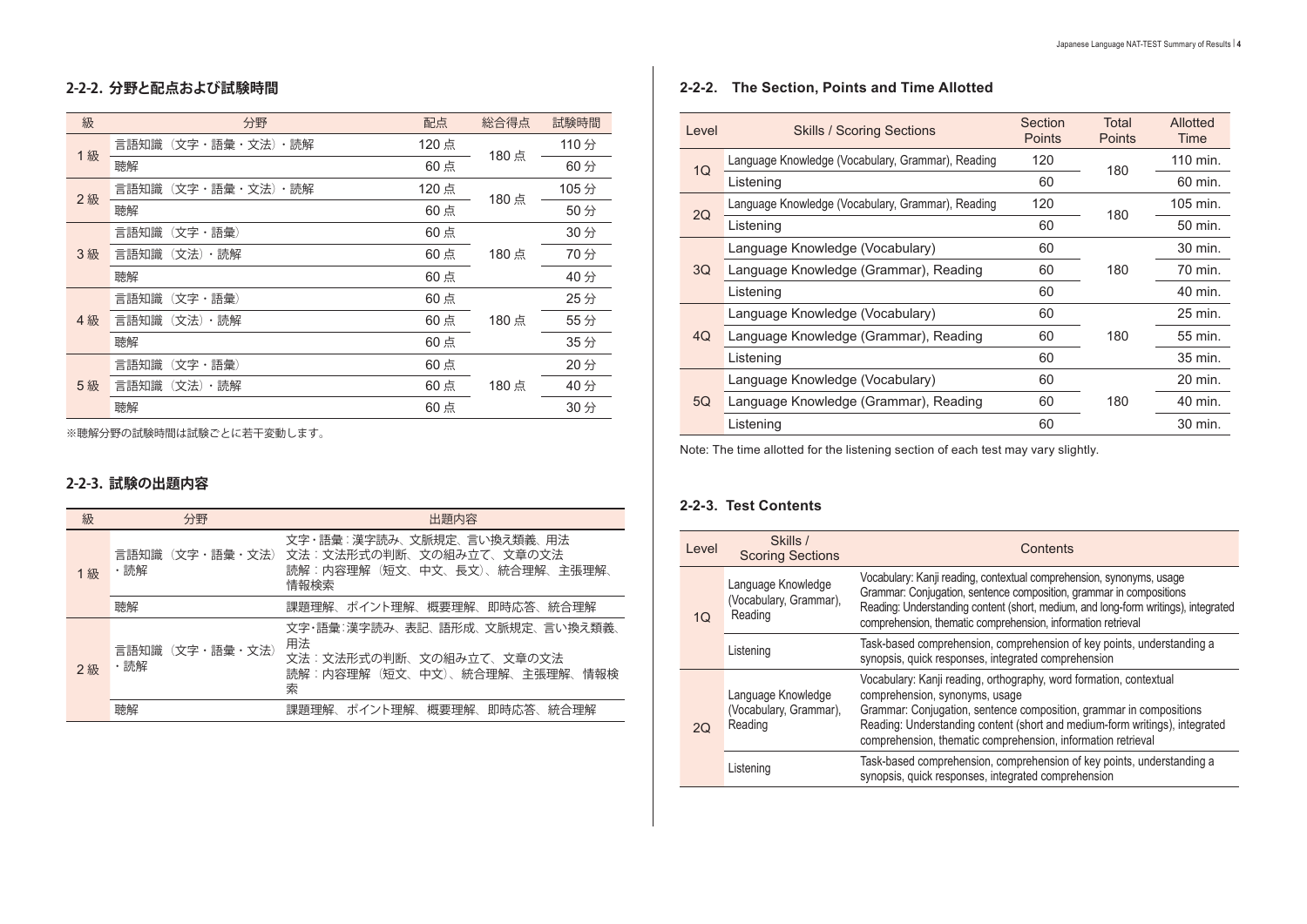| 級  | 分野<br>出題内容  |                                                   |
|----|-------------|---------------------------------------------------|
| 3級 | 言語知識(文字・語彙) | 漢字読み、表記、文脈規定、言い換え類義、用法                            |
|    | 言語知識(文法)・読解 | 文法:文法形式の判断、文の組み立て、文章の文法<br>読解:内容理解(短文、中文、長文)、情報検索 |
|    | 聴解          | 課題理解、ポイント理解、概要理解、発話表現、即時応答                        |
|    | 言語知識(文字・語彙) | 漢字読み、表記、文脈規定、言い換え類義、用法                            |
| 4級 | 言語知識(文法)・読解 | 文法:文法形式の判断、文の組み立て、文章の文法<br>読解:内容理解(短文、中文)、情報検索    |
|    | 聴解          | 課題理解、ポイント理解、発話表現、即時応答                             |
|    | 言語知識(文字・語彙) | 漢字読み、表記、文脈規定、言い換え類義                               |
| 5級 | 言語知識(文法)・読解 | 文法:文法形式の判断、文の組み立て、文章の文法<br>読解:内容理解(短文、中文)、情報検索    |
|    | 聴解          | 課題理解、ポイント理解、発話表現、即時応答                             |

#### **2-3. 合格基準**

#### **2-3-1. 判定基準**

次の 2 つの条件を満たした場合に合格と判定されます。

① 各分野の得点が配点の 25%以上であること(「2-3-2. 25%条項」参照)

② 各分野の得点を合計した総合点が合格点以上であること(合格点は毎回変わります。)

#### **2-3-2. 25%条項**

 本テストは受験者の総合的な日本語能力を判定することを目的としているため、それぞれの 分野で配点の 25%以上を得点することを合格の条件としています。そのため、総合点で合格点 を満たしていても、一つでも 25%未満の得点の分野があれば不合格になります。このルールは 日本語 NAT-TEST の前身の日本語学力テスト (1989 年開始)から採用している日本語 NAT-TEST 独自の基準です。

| Level | Skills /<br><b>Scoring Sections</b>      | Contents                                                                                                                                                                |  |
|-------|------------------------------------------|-------------------------------------------------------------------------------------------------------------------------------------------------------------------------|--|
|       | Language Knowledge<br>(Vocabulary)       | Kanji reading, orthography, contextual comprehension, synonyms, usage                                                                                                   |  |
| 3Q    | Language Knowledge<br>(Grammar), Reading | Grammar: Conjugation, sentence composition, grammar in compositions<br>Reading: Understanding content (short, medium, and long-form writings),<br>information retrieval |  |
|       | Listening                                | Task-based comprehension, comprehension of key points, understanding a<br>synopsis, expressions used in speech, quick responses                                         |  |
| 4Q    | Language Knowledge<br>(Vocabulary)       | Kanji reading, orthography, contextual comprehension, synonyms, usage                                                                                                   |  |
|       | Language Knowledge<br>(Grammar), Reading | Grammar: Conjugation, sentence composition, grammar in compositions<br>Reading: Understanding content (short and medium-form writings), information<br>retrieval        |  |
|       | Listening                                | Task-based comprehension, comprehension of key points, expressions used in<br>speech, quick responses                                                                   |  |
|       | Language Knowledge<br>(Vocabulary)       | Kanji reading, orthography, contextual comprehension, synonyms                                                                                                          |  |
| 5Q    | Language Knowledge<br>(Grammar), Reading | Grammar: Conjugation, sentence composition, grammar in compositions<br>Reading: Understanding content (short and medium-form writings), information<br>retrieval        |  |
|       | Listening                                | Task-based comprehension, comprehension of key points, expressions used in<br>speech, quick responses                                                                   |  |

#### **2-3. Passing Criteria**

#### **2-3-1. Passing Criteria**

 In order to pass NAT-TEST, an examinee is required to meet the following two requirements:

- 1. An examinee is required to score a minimum of 25% marks in each section (See 2-3-2. the 25% Rule).
- 2. An examinee is required to score a minimum of the passing score in the aggregate of all sections (The passing score of the test may vary by test).

#### **2-3-2. The 25% Rule**

 To ensure an allround skill level, even if the total score is a passing mark, if one or more sections score under 25% a failing mark will be issued. This rule, unique to the NAT-TEST, was implemented from the first test of 1989.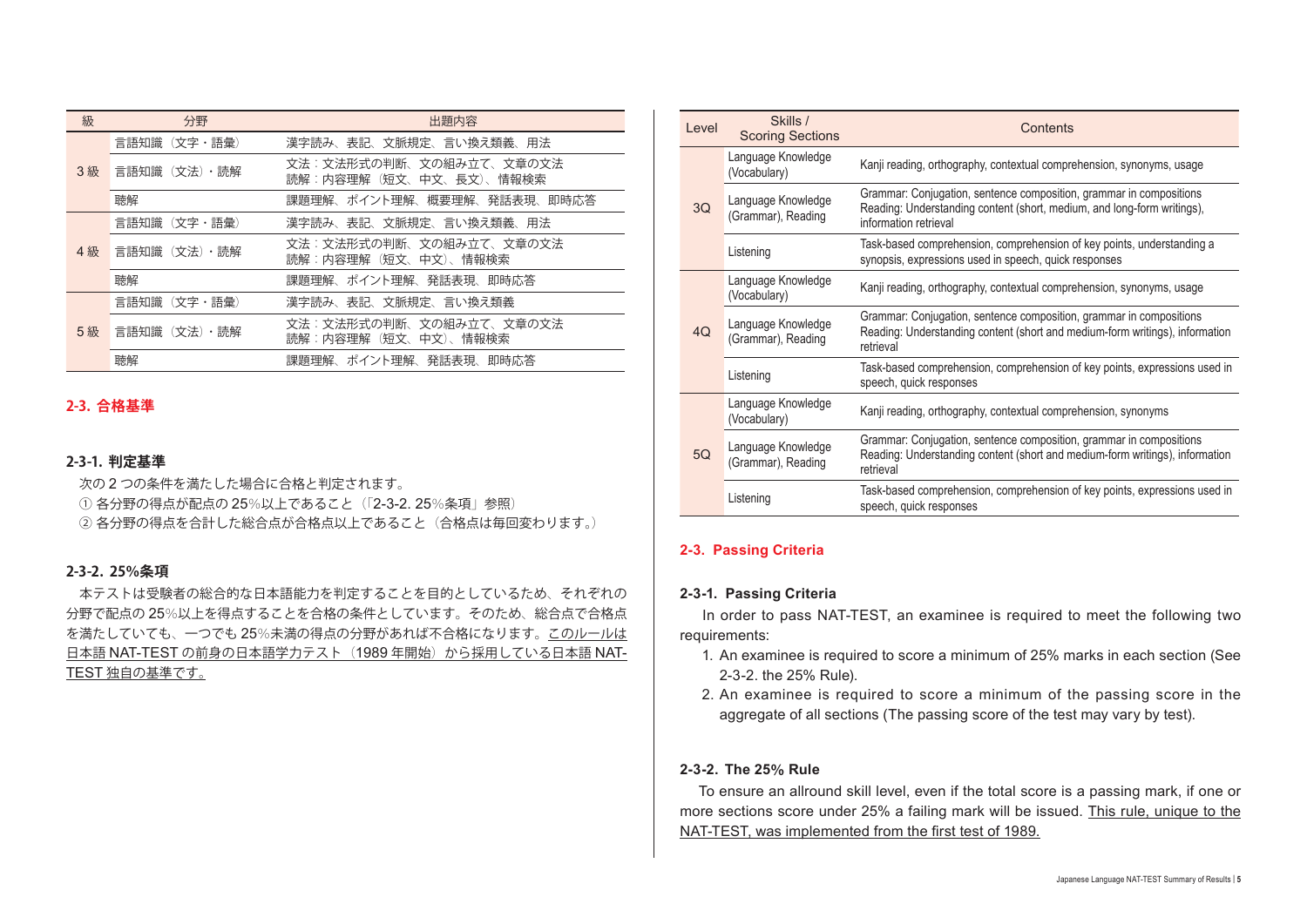### 3. 試験結果

#### **3-1. 受験者数・合格者数・合格率・不合格者数・欠席者数**

| 級  | 受験者数<br>$(\mathcal{N})$ | 合格者数<br>$(\mathcal{N})$ | 合格率<br>$(\%)$ | 10 点差以内<br>不合格者数<br>$(\mathcal{N})$ | 25%条項抵触の<br>不合格者数<br>$(\mathcal{N})$ | 欠席者数<br>$(\mathcal{N})$ |
|----|-------------------------|-------------------------|---------------|-------------------------------------|--------------------------------------|-------------------------|
| 1級 |                         |                         |               |                                     |                                      |                         |
| 2級 | 809                     | 351                     | 43.4          | 156                                 | 0                                    | 104                     |
| 3級 | 2,079                   | 1,016                   | 48.9          | 340                                 | 10                                   | 224                     |
| 4級 | 5,651                   | 2,446                   | 43.3          | 657                                 | 0                                    | 361                     |
| 5級 | 6,133                   | 3,241                   | 52.8          | 617                                 | 31                                   | 684                     |
| 合計 | 14,672                  | 7,054                   |               |                                     |                                      |                         |

※会場別の受験者数は別表 1「今回の試験の申込者数と受験者数」をご参照ください。

※ 1 級の試験は 2 月、6 月、10 月に実施しています。

### **3. Test Result**

#### **3-1. Number of Examinees, Passed Examinees, Pass Rate, Unsuccessful Examinees, Absent**

| Level | $No$ of<br>Examinees<br>(Persons) | No. Passed<br>Examinee<br>(Persons) | Pass Rate<br>(9/0) | No. of<br>Failed by<br>within 10<br><b>Points</b><br>(Persons) | No. of<br>Failure for<br>Contravention<br>of the $25%$<br>Rule (Persons) | $No$ of<br>Absent<br>(Persons) |
|-------|-----------------------------------|-------------------------------------|--------------------|----------------------------------------------------------------|--------------------------------------------------------------------------|--------------------------------|
| 1Q    |                                   |                                     |                    |                                                                |                                                                          |                                |
| 2Q    | 809                               | 351                                 | 43.4               | 156                                                            | $\Omega$                                                                 | 104                            |
| 3Q    | 2,079                             | 1,016                               | 48.9               | 340                                                            | 10                                                                       | 224                            |
| 4Q    | 5,651                             | 2,446                               | 43.3               | 657                                                            | $\Omega$                                                                 | 361                            |
| 5Q    | 6,133                             | 3,241                               | 52.8               | 617                                                            | 31                                                                       | 684                            |
| TOTAL | 14.672                            | 7.054                               |                    |                                                                |                                                                          |                                |

Note: For the number of examinees for each test site, please refer to the appendix 1. Note: The exam of 1Q is being held on the February, June, October test.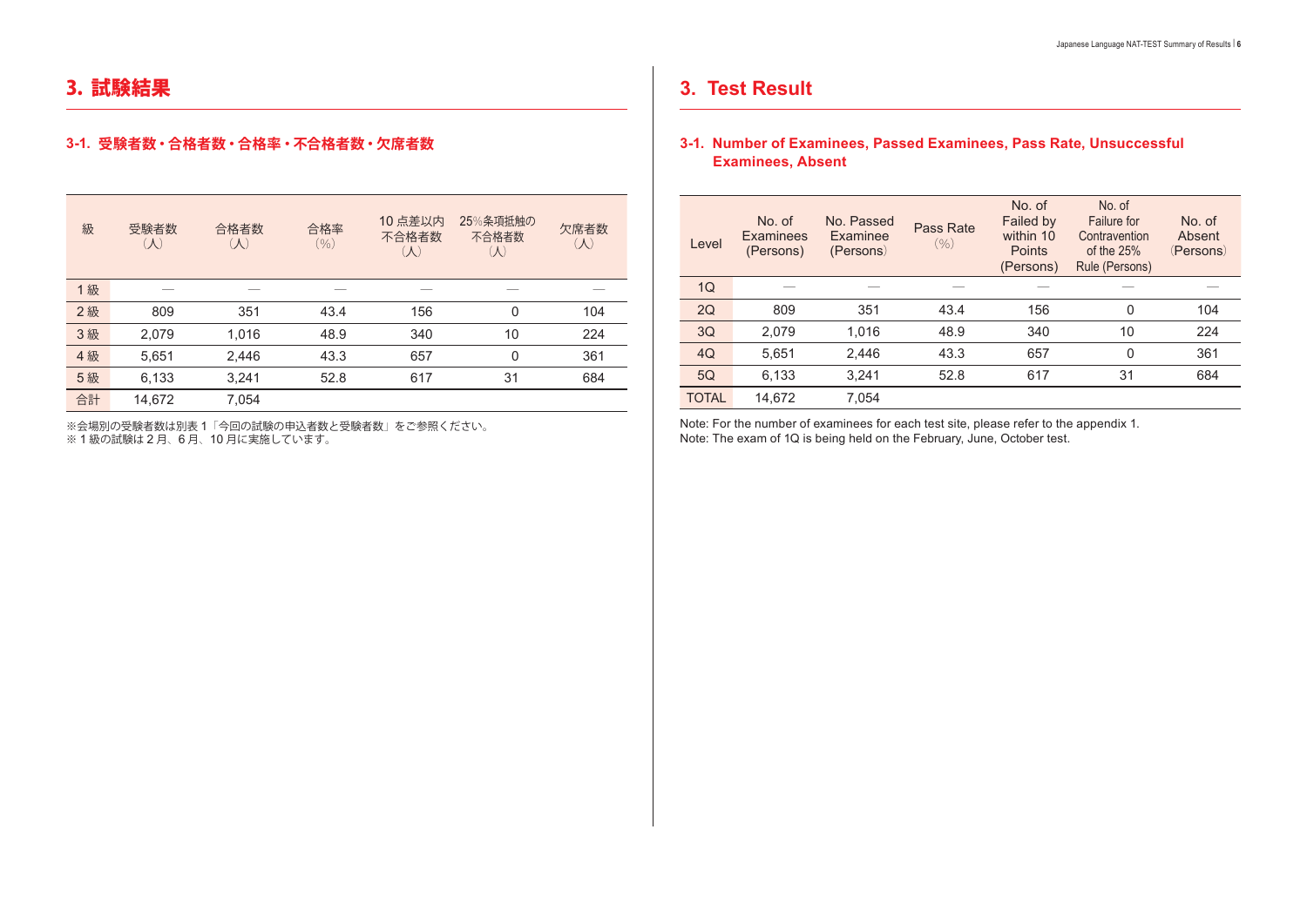### **3-2. 合格点・最高点・最低点・平均点・標準偏差**

| 級  | 分野                    | 合格点 | 配点  | 最高点 | 最低点      | 平均点   | 標準<br>偏差 |
|----|-----------------------|-----|-----|-----|----------|-------|----------|
|    | 総合成績                  |     |     |     |          |       |          |
| 1級 | (文字・語彙・文法)・読解<br>言語知識 |     |     |     |          |       |          |
|    | 聴解                    |     |     |     |          |       |          |
|    | 総合成績                  |     | 180 | 165 | 36       | 101.5 | 23.8     |
| 2級 | (文字・語彙・文法)・読解<br>言語知識 | 105 | 120 | 111 | 22       | 68.5  | 17.4     |
|    | 聴解                    |     | 60  | 59  | 0        | 33.0  | 10.3     |
|    | 総合成績                  |     | 180 | 172 | 40       | 95.8  | 24.7     |
| 3級 | 言語知識<br>(文字・語彙)       | 95  | 60  | 60  | 2        | 36.2  | 10.4     |
|    | 言語知識<br>(文法)・読解       |     | 60  | 57  | 5        | 31.6  | 10.1     |
|    | 聴解                    |     | 60  | 60  | 6        | 28.0  | 9.0      |
|    | 総合成績                  |     | 180 | 178 | $\Omega$ | 99.4  | 28.9     |
| 4級 | 言語知識<br>(文字・語彙)       | 105 | 60  | 60  | $\Omega$ | 36.2  | 10.7     |
|    | 言語知識<br>(文法)・読解       |     | 60  | 60  | 0        | 34.1  | 12.9     |
|    | 聴解                    |     | 60  | 60  | $\Omega$ | 29.1  | 9.1      |
|    | 総合成績                  |     | 180 | 180 | $\Omega$ | 97.0  | 33.3     |
|    | 言語知識<br>(文字・語彙)       | 93  | 60  | 60  | 0        | 37.0  | 13.5     |
| 5級 | 言語知識<br>(文法)・読解       |     | 60  | 60  | 0        | 33.0  | 13.7     |
|    | 聴解                    |     | 60  | 60  | 0        | 27.1  | 10.4     |

### **3-2. Passing Score, Highest, Lowest, Average Score, and SD**

| Level | <b>Skills / Scoring Sections</b>                     | Passing<br>Score | Total<br><b>Points</b> | Score | Score       | <b>Highest Lowest Average</b><br>Score | <b>SD</b> |
|-------|------------------------------------------------------|------------------|------------------------|-------|-------------|----------------------------------------|-----------|
|       | Total                                                |                  |                        |       |             |                                        |           |
| 1Q    | Language Knowledge<br>(Vocabulary, Grammar), Reading |                  |                        |       |             |                                        |           |
|       | Listening                                            |                  |                        |       |             |                                        |           |
|       | Total                                                |                  | 180                    | 165   | 36          | 101.5                                  | 23.8      |
| 2Q    | Language Knowledge<br>(Vocabulary, Grammar), Reading | 105              | 120                    | 111   | 22          | 68.5                                   | 17.4      |
|       | Listening                                            |                  | 60                     | 59    | $\mathbf 0$ | 33.0                                   | 10.3      |
|       | Total                                                |                  | 180                    | 172   | 40          | 95.8                                   | 24.7      |
| 3Q    | Language Knowledge (Vocabulary)                      |                  | 60                     | 60    | 2           | 36.2                                   | 10.4      |
|       | Language Knowledge (Grammar),<br>Reading             | 95               | 60                     | 57    | 5           | 31.6                                   | 10.1      |
|       | Listening                                            |                  | 60                     | 60    | 6           | 28.0                                   | 9.0       |
|       | Total                                                |                  | 180                    | 178   | $\Omega$    | 99.4                                   | 28.9      |
|       | Language Knowledge (Vocabulary)                      |                  | 60                     | 60    | $\mathbf 0$ | 36.2                                   | 10.7      |
| 4Q    | Language Knowledge (Grammar),<br>Reading             | 105              | 60                     | 60    | $\mathbf 0$ | 34.1                                   | 12.9      |
|       | Listening                                            |                  | 60                     | 60    | $\Omega$    | 29.1                                   | 9.1       |
|       | Total                                                |                  | 180                    | 180   | $\mathbf 0$ | 97.0                                   | 33.3      |
|       | Language Knowledge (Vocabulary)                      |                  | 60                     | 60    | $\Omega$    | 37.0                                   | 13.5      |
| 5Q    | Language Knowledge (Grammar),<br>Reading             | 93               | 60                     | 60    | $\mathbf 0$ | 33.0                                   | 13.7      |
|       | Listening                                            |                  | 60                     | 60    | 0           | 27.1                                   | 10.4      |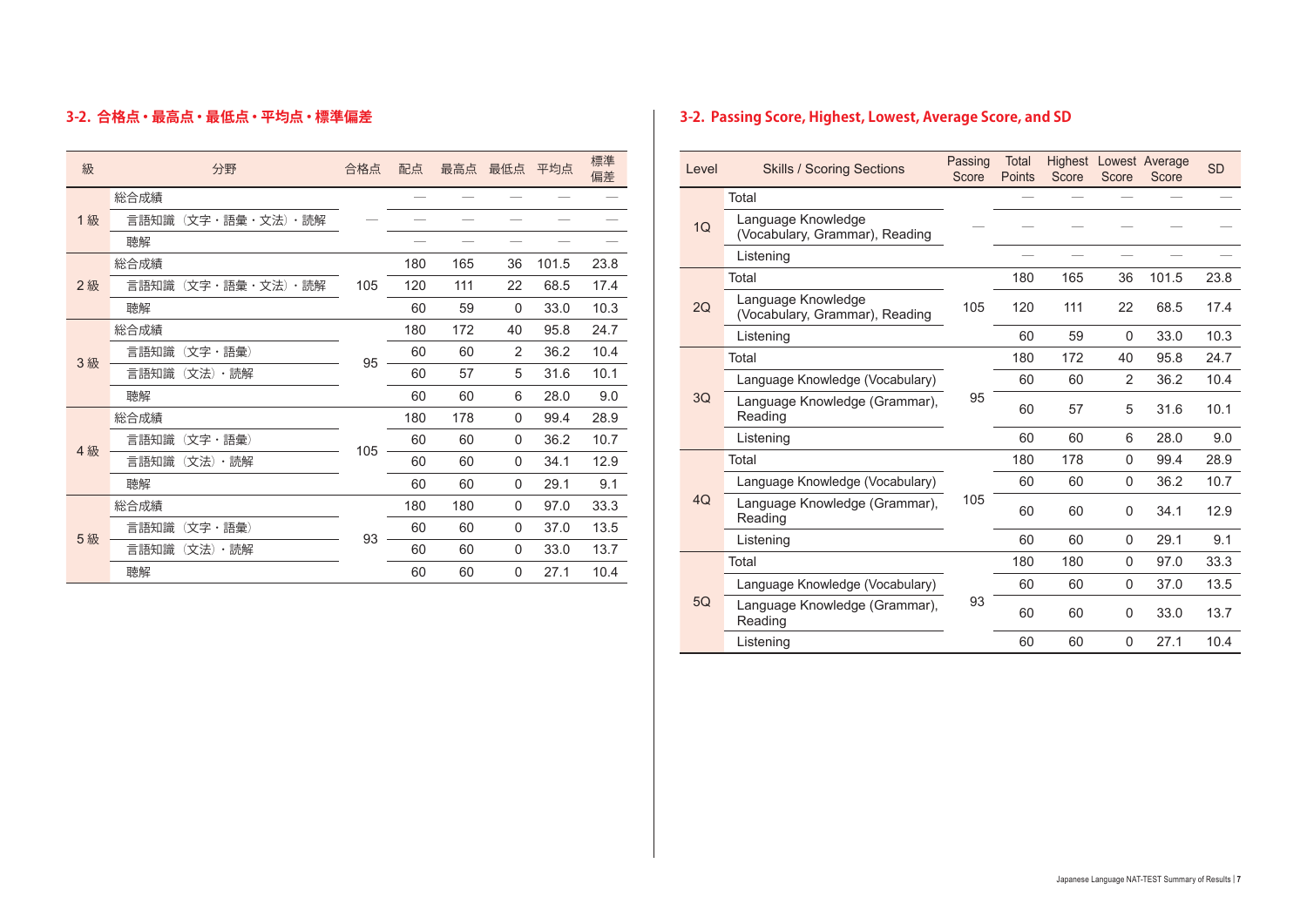### 4. 成績表・合格証・成績証明

 成績表と合格証および成績証明はすべて本部事務局(東京)で印刷されています。これらの 書類には偽造防止および発見を目的とした特殊な細工を施してあります。偽造等の疑いがある 場合にはすぐにた本部事務局にご照会ください。最優先で調査し、回答させていただきます。

#### **4-1. 成績表**

 すべての受験者に成績表を発行しました。成績表は A4 サイズの薄緑色の用紙にモノクロ印 字されています。評価は、上位 20%以内を A、同 40%以内を B、同 60%以内を C、同 80% 以内を D、それ以外を E、不正行為等による失格を Z の基準で行いました。成績表の合否判定 欄には、合格者の場合は「\*\*\*合格\*\*\*」と表示し、不合格者の場合は「\*\*\*\*\*\*\*\*」 と表示されます。成績表は一回しか発行されません。

#### **4-2. 合格証**

 合格者には顔写真付きの合格証を発行しました。合格証は A4 サイズのクリーム色の用紙に モノクロ印字されています。合格証は一回しか発行されません。

#### **4-3. 成績証明**

 日本語学校や大学、企業などの団体からの依頼に基づき、当該受験者の成績と顔写真が印刷 された成績証明を発行しています。成績証明は A4 サイズの白い用紙にモノクロ印字されてい ます。

#### **4-4. 合格発表**

 合格者の受験番号を公式ホームページで発表しました。 公式ホームページ: http://www.nat-test.com/contents/result.html

### **4. Score Report, Certificate of Proficiency, Institution Score Report**

 Score Report, Certificate of Proficiency, and Institution Score Report are issued only from the head office (Tokyo). Measures have been put in place to both detect and prevent forgery. If there is a suspected case of forgery, please contact the head office immediately. We will investigate it and answer with the highest priority.

#### **4-1. Score Report**

 We issued the score report to each examinee. The score report is printed in black and white on A4-sized green paper. Letter grades correspond to the following:  $A =$ top 20%, B = top 40%, C = top 60%, D = top 80%, E = bottom 20%, F = failed by acts of academic dishonesty. In the column of passing determination, "\*\*\*合格\*\*\*" is printed for passed test takers and " $*********$ " is printed for the failed examinees. The score report is issued only once.

#### **4-2. Certificate of Proficiency**

 We issue the certificate of proficiency with a photograph. The certificate of proficiency is printed in black and white on A4 ivory paper. The score report is issued only once.

#### **4-3. Institution Score Report**

 Upon request from institutions and organizations, such as Japanese language school, university, and company, we issue Institution Score Report that contains the score and photograph of concerned test takers. Institution Score Report is printed in black and white on A4 sized white paper.

#### **4-4. Announcement of Result**

 We announced on the official website the exam registration number of examinees who have passed. Official Homepage: http://www.nat-test.com/contents/result.html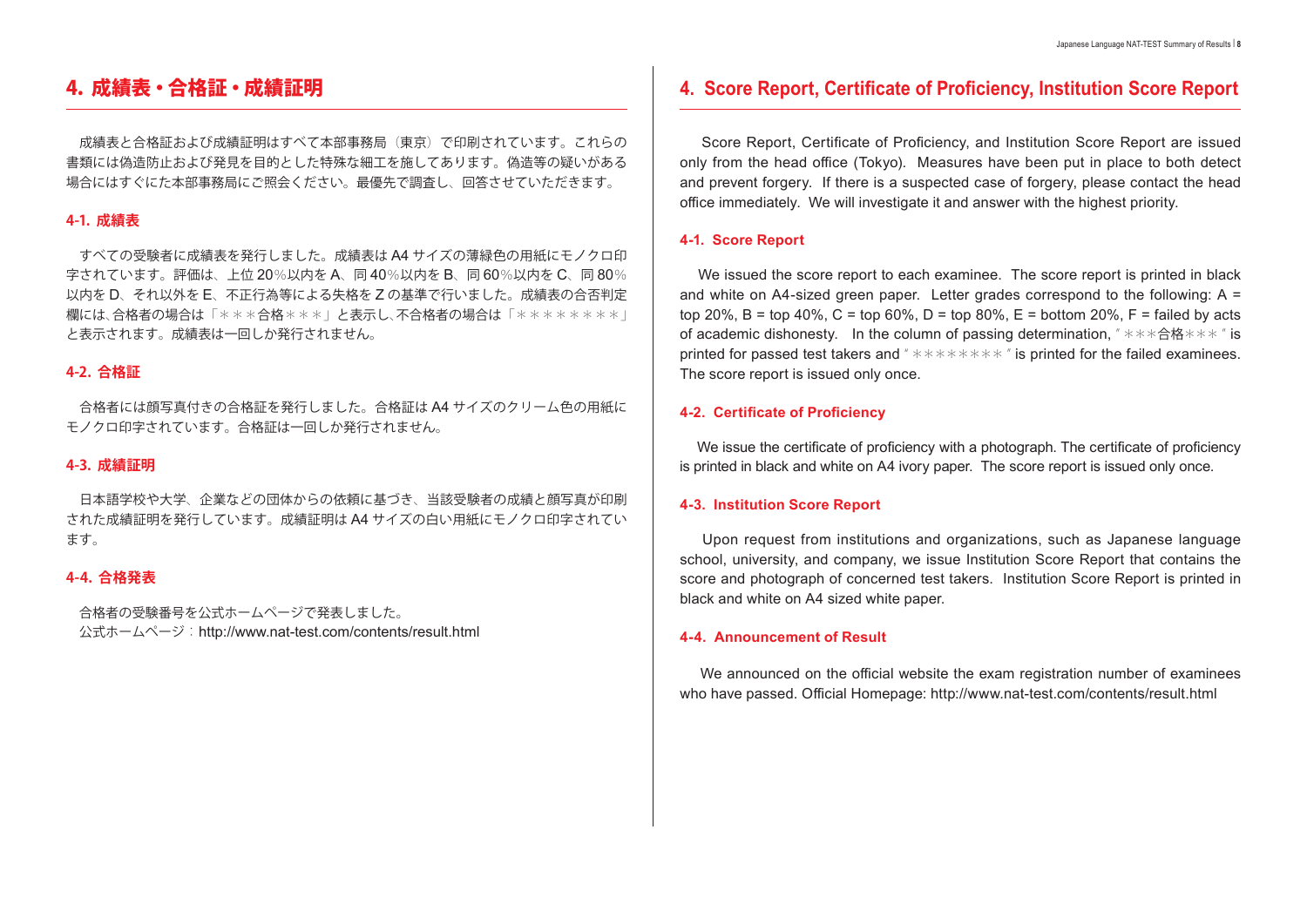### 5. 厳正な試験運営のための取り組み

#### **5-1. 会場監察の実施**

 厳正公正な試験運営を行うために、運営本部は各会場に対して抜き打ち監察を行っています。 抜き打ち監察は本部長が指名する監察官が行います。各会場および各事務局には試験当日に訪 問するまでその旨を連絡しません。

#### **5-2. 複数パターンの試験問題を使用**

 他人の解答用紙をのぞき見するなどのカンニング対策として、同一の試験教室において複数 パターンの試験問題を使用しています。

### **5. Action for Proper Test Management**

#### **5-1. Enforcing Inspection of Test Sites**

 The head office follows strict procedures in administering NAT-TEST in a fair, secure, and unbiased manner. As part of our commitment to security, we carry out the unannounced inspection at each test site. Without previous announcing to the local test centers, inspection is conducted by inspectors which the chairperson of the head office assigns.

#### **5-2. Use Multiple Versions of Test**

 For prevention of test cheating, we use multiple versions of tests in the same classroom.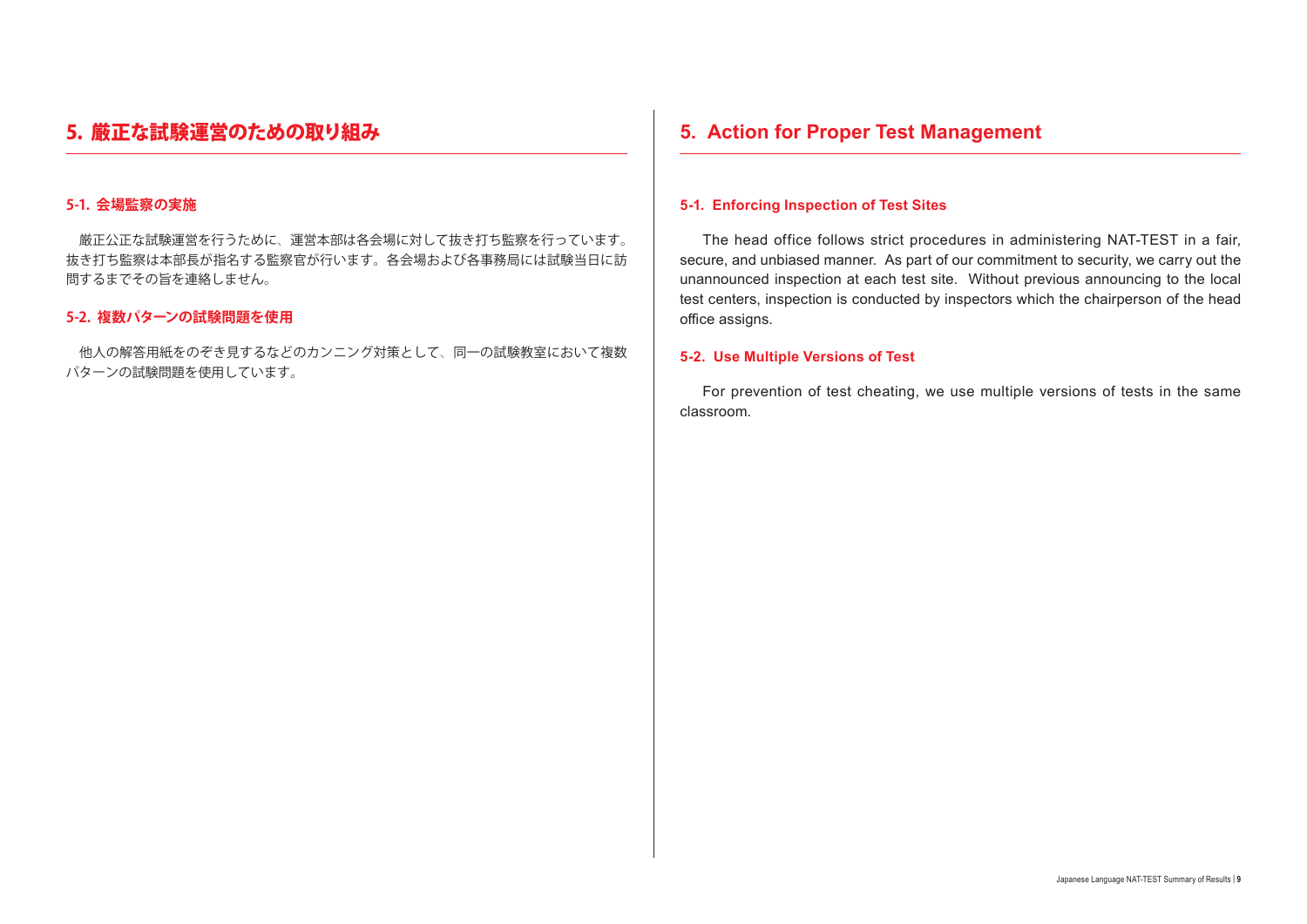### 6. 今後の試験日程

### **6-1. 日程**

| 年     | 試験日    |
|-------|--------|
|       | 6月12日  |
| 2022年 | 8月7日   |
|       | 10月23日 |
|       | 12月11日 |

※国によっては祝日等の関係で上記日程と異なることがあります。

### **6-2. 試験会場**

| 国    | 都市                                                                                             | 国       | 都市                                      |
|------|------------------------------------------------------------------------------------------------|---------|-----------------------------------------|
|      | 北京、上海、天津、西安、大連、                                                                                | ミャンマー   | ヤンゴン、マンダレー                              |
|      | 青島、哈爾浜、福清、厦門、海陽、<br>南昌、深圳、石家荘、武漢、福州、<br>西寧、日照、紹興、<br>乳山、<br>呼和<br>浩特、<br>長春、<br>- 寧波、東莞、<br>瀋陽 | インドネシア  | ジャカルタ、パダン、デンパサー<br>ル、メダン、スラバヤ、マカッ<br>サル |
| 中国   | 威海、<br>南京、<br>済南、鄭州、<br>阜新、                                                                    | スリランカ   | コロンボ (2 会場)                             |
|      | 南寧、<br>長沙、<br>昆明、<br>広州、<br>成都、<br>臨沂、<br>懐化<br>杭州、<br>嘉興、<br>蘇州、                              | モンゴル    | ウランバートル                                 |
|      | 温州、<br>太原、重慶、<br>洛陽、<br>無錫                                                                     | カンボジア   | プノンペン                                   |
|      | 貴陽、建德、萍郷、<br>故城、<br>唐山、                                                                        | バングラデシュ | ダッカ                                     |
|      | 台州、呂梁、濰坊、合肥、常州、<br>蘭州、ウルムチ、徐州                                                                  | フィリピン   | マニラ                                     |
| ベトナム | ハノイ(2 会場)、ホーチミン(2<br>会場)、ダナン、ビン、ハイズオン、                                                         | インド     | ニューデリー、プネー、チェン<br>ナイ                    |
|      | タイグエン                                                                                          | タイ      | バンコク                                    |
| ネパール | カトマンズ、ポカラ、チトワン、<br>イタハリ                                                                        | ウズベキスタン | アンディジャン、タシケント、<br>サマルカンド                |
|      |                                                                                                | ブータン    | ティンプー                                   |
|      |                                                                                                | キルギス    | ビシュケク                                   |
|      |                                                                                                | 日本      | 東京、大阪                                   |

※試験によっては実施しない会場があります。

※上記のほかにも開催準備中の会場や不定期開催の会場があります。

### **6. Schedule**

#### **6-1. Test Dates**

| Year | <b>Test Date</b> |
|------|------------------|
|      | June 12          |
| 2022 | August 7         |
|      | October 23       |
|      | December 11      |

Note: The date above may vary by countries' holiday.

#### **6-2. Test Centers**

| Countries    | <b>Test Centers</b>                                                                                           | Countries          | <b>Test Centers</b>                                        |
|--------------|---------------------------------------------------------------------------------------------------------------|--------------------|------------------------------------------------------------|
|              | Beijing, Shanghai, Tianjin, Xi'An,                                                                            | <b>Myanmar</b>     | Yangon, Mandalay                                           |
|              | Dalian, Qingdao, Ha'Erbin,<br>Fuging, Xiamen, Haiyang,<br>Nanchang, Shenzhen,<br>Shijiazhuang, Wuhan, Fuzhou, | Indonesia          | Jakarta, Padang, Denpasar,<br>Medan, Surabaya,<br>Makassar |
|              | Rushan, Xining, Rizhao, Shaoxing,                                                                             | Sri Lanka          | Colombo (two test sites)                                   |
|              | Huhehaote, Changchun, Ningbo,<br>Dongguan, Shenyang, Nanjing,                                                 | Mongolia           | Ulaanbaatar                                                |
|              | Weihai, Jinan, Zhengzhou, Fuxin,                                                                              | Cambodia           | Phnom Penh                                                 |
| China        | Guangzhou, Nanning, Changsha,                                                                                 | Bangladesh         | Dhaka                                                      |
|              | Chengdu, Kunming, Jiaxing,<br>Linyi, Huaihua, Hangzhou,                                                       | <b>Philippines</b> | Manila                                                     |
|              | Suzhou, Luoyang, Wenzhou,                                                                                     | India              | New Delhi, Pune, Chennai                                   |
|              | Taiyuan, Chongqing, Wuxi,<br>Gucheng, Guiyang, Jiande,                                                        | <b>Thailand</b>    | Bangkok                                                    |
|              | Pingxiang, Tangshan, Taizhou,<br>Lyliang, Weifang, Hefei,                                                     | <b>Uzbekistan</b>  | Andijan, Tashkent,<br>Samarkand                            |
|              | Changzhou, Lanzhou, Urumqi,<br>Xuzhou                                                                         | <b>Bhutan</b>      | Thimphu                                                    |
|              | Hanoi (two test sites), Ho Chi                                                                                | Kyrgyz             | <b>Bishkek</b>                                             |
| Vietnam      | Minh (two test sites), Da Nang,                                                                               | Japan              | Tokyo, Osaka                                               |
|              | Vinh, Hai Duong, Thai Nguyen                                                                                  |                    |                                                            |
| <b>Nepal</b> | Kathmandu, Pokhara,<br>Chitwan, Itahari                                                                       |                    |                                                            |

Note: In some cases, test may be not conducted.

Note: Other than above, there are test sites in under preparation, or being held irregularly.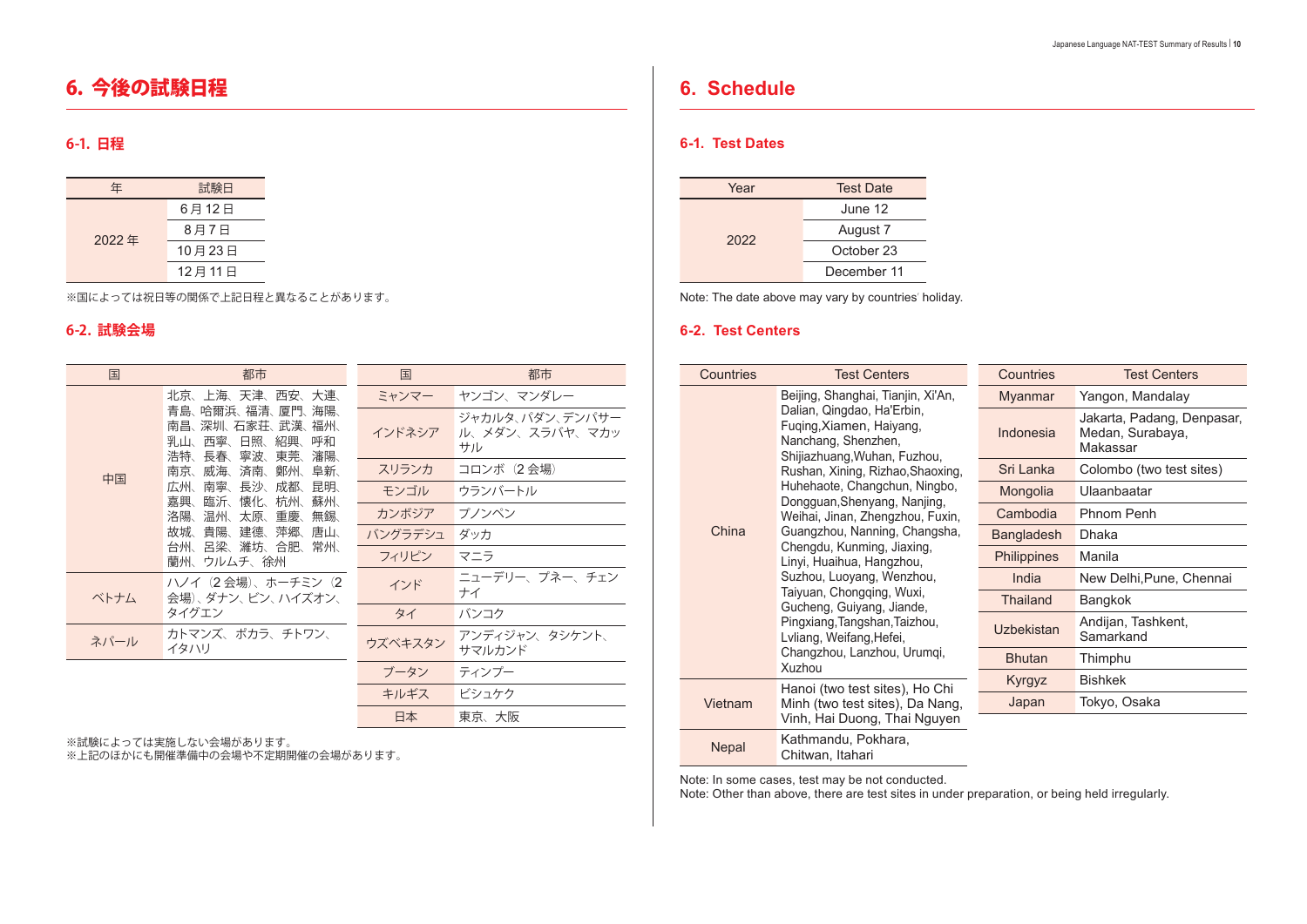### 7. 照会先

#### **7-1. 本部事務局**

 株式会社専門教育出版 日本語 NAT-TEST 運営委員会 / 本部事務局 Email: info@senmonkyouiku.co.jp

#### **7-2. 会場事務局(各会場ごとのお問い合わせ先および受験申込先)**

 各会場の試験事務局のお問い合わせ先や試験のお申し込みについては下記のホームページで 案内しています。

公式ホームページ:http://www.nat-test.com/testcenters.html

### **7. Contact Information**

#### **7-1. Head Office**

Senmon Kyouiku Publishing Co., Ltd. The Japanese Language NAT-TEST Steering Committee / Head Office Email: info@senmonkyouiku.co.jp

#### **7-2. Test Site Offices (Contact Information and Test Registration)**

Please visit our official test center's page below for information where to take your test and how to register.

Official Homepage: http://www.nat-test.com/testcenters.html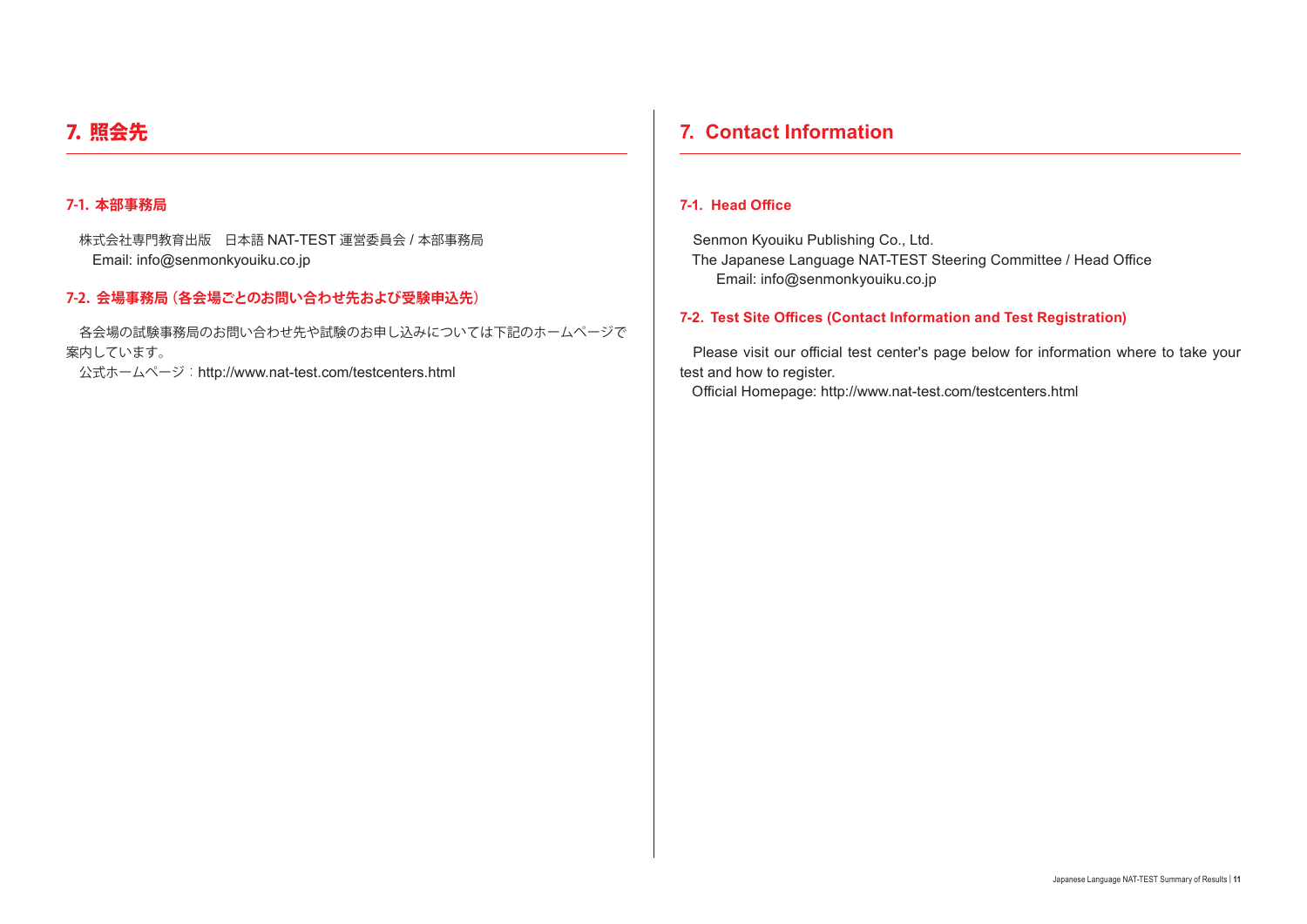### 別表 1:今回の試験の申込者数と受験者数 / Appendix 1: Number of Applicants and Examinees

※申込者と受験者の単位は「人」です。 Note: The unit for applicants and examinees is "person".

|         |        |                       | 1級/1Q                           |                          | 2級/2Q          |                          | 3級/3Q                   |                | 4級/4Q          |                |                | 5級/5Q          | 申込者数合計                               | 受験者数合計                                     |
|---------|--------|-----------------------|---------------------------------|--------------------------|----------------|--------------------------|-------------------------|----------------|----------------|----------------|----------------|----------------|--------------------------------------|--------------------------------------------|
| 国       |        | 会場 (都市)               | 申込者数                            | 受験者数                     | 申込者数           | 受験者数                     | 申込者数                    | 受験者数           | 申込者数           | 受験者数           | 申込者数           | 受験者数           |                                      |                                            |
| Country |        | Test Site (City)      | Number of                       | Number of                | Number of      | Number of                | Number of               | Number of      | Number of      | Number of      | Number of      | Number of      | <b>Total Number of</b><br>Applicants | <b>Total Number of</b><br><b>Examinees</b> |
|         |        |                       |                                 | Applicants Examinees     | Applicants     | Examinees                | Applicants              | Examinees      | Applicants     | Examinees      | Applicants     | Examinees      |                                      |                                            |
|         | 天津     | Tianjin               |                                 |                          | 6              | 3                        | 5                       | 5              | 3              | $\mathbf{1}$   | $\mathbf{1}$   | $\mathbf 1$    | 15                                   | $10$                                       |
|         | 西安     | Xi'An                 | $\hspace{0.1mm}-\hspace{0.1mm}$ |                          | Δ              | 3                        | 6                       | 3              | 12             | 11             |                | $\mathbf 0$    | 23                                   | 17                                         |
|         | 青島     | Qingdao               | $\overline{\phantom{0}}$        |                          |                | $\overline{\phantom{a}}$ | $\overline{1}$          |                | $\overline{1}$ | $\mathbf{1}$   |                |                | 4                                    | $\overline{4}$                             |
|         | 厦門     | Xiamen                | $\overline{\phantom{0}}$        |                          | 2              | $\overline{1}$           | $\overline{2}$          | $\overline{1}$ | $\overline{1}$ | $\mathbf 0$    | 5              | $\overline{4}$ | 10                                   | 6                                          |
|         | 深圳     | Shenzhen              | $\overline{\phantom{m}}$        |                          | 11             | 8                        | 23                      | 22             | 23             | 20             | $\overline{7}$ | $\overline{7}$ | 64                                   | 57                                         |
|         | 石家荘    | Shijiazhuang          |                                 | $\overline{\phantom{0}}$ | 4              | 4                        | $\mathbf{1}$            | $\mathbf 0$    | $\overline{1}$ | $\mathbf{1}$   | 2              | $\mathbf{1}$   | 8                                    | 6                                          |
|         | 武漢     | Wuhan                 | $\hspace{0.1mm}-\hspace{0.1mm}$ |                          | $\overline{4}$ | 4                        | $\overline{4}$          | 3              | 9              | 9              | 3              | 2              | 20                                   | 18                                         |
| 中国      | 福州     | Fuzhou                | $\overline{\phantom{m}}$        |                          |                | $\overline{1}$           | $\Omega$                | $\Omega$       | $\Omega$       | $\mathbf 0$    | 4              | $\overline{4}$ | 5                                    | 5                                          |
| China   | 東莞     | Dongguan              | $\overline{\phantom{0}}$        | $\overline{\phantom{0}}$ | $\mathbf 0$    | $\Omega$                 | $\Omega$                | $\Omega$       | 3              | $\mathbf{1}$   | $\mathbf 1$    | $\mathbf{1}$   | 4                                    | $\overline{2}$                             |
|         | 鄭州     | Zhengzhou             | $\overline{\phantom{0}}$        | $\overline{\phantom{0}}$ | 3              | 3                        | $\overline{\mathbf{1}}$ | $\overline{1}$ | 0              | $\mathbf 0$    | 5              | $\overline{4}$ | 9                                    | 8                                          |
|         | 南寧     | <b>Nanning</b>        | $\overline{\phantom{0}}$        |                          | $\overline{1}$ | $\overline{1}$           | $\mathbf 0$             | $\mathbf 0$    | $\overline{1}$ | $\mathbf{1}$   | $\mathbf 0$    | $\mathbf 0$    | $\overline{2}$                       | $\overline{2}$                             |
|         | 昆明①    | Kunming Site 1        | $\overline{\phantom{0}}$        |                          | $\Omega$       | $\Omega$                 | $\overline{1}$          | $\Omega$       | $\overline{1}$ | $\mathbf{1}$   | 5              | 5              | $\overline{7}$                       | 6                                          |
|         | 昆明②    | <b>Kunming Site 2</b> | $\overline{\phantom{0}}$        | $\overline{\phantom{0}}$ | $\Omega$       | $\Omega$                 | $\mathbf 0$             | $\mathbf 0$    | 165            | 162            | $\Omega$       | $\mathbf 0$    | 165                                  | 162                                        |
|         | 洛陽     | Luoyang               | $\overline{\phantom{m}}$        | $\overline{\phantom{0}}$ | 0              | $\mathbf 0$              | $\mathbf 0$             | $\mathbf 0$    | 0              | $\mathbf 0$    | $\overline{1}$ | $\mathbf{1}$   |                                      | $\mathbf{1}$                               |
|         | 温州     | Wenzhou               | $\overline{\phantom{0}}$        |                          | $\mathbf 0$    | $\mathbf 0$              | $\overline{2}$          | $\overline{2}$ | $\overline{1}$ | $\mathbf{1}$   | 2              | 2              | 5                                    | 5                                          |
|         | 重慶     | Chongqing             | $\overline{\phantom{m}}$        |                          |                | $\Omega$                 | 8                       | $\overline{7}$ | 5              | 5              | 4              | $\overline{4}$ | 18                                   | 16                                         |
|         | 濰坊     | Weifang               | $\overline{\phantom{0}}$        | $\overline{\phantom{0}}$ | 2              | 2                        | 26                      | 25             | 8              | $\overline{7}$ | 4              | 2              | 40                                   | 36                                         |
|         | ハノイ①   | Hanoi Site 1          | $\overline{\phantom{0}}$        | $\qquad \qquad -$        | 6              | 5                        | 21                      | 20             | 51             | 43             | 30             | 29             | 108                                  | $\overline{97}$                            |
|         | 11/12  | Hanoi Site 2          | $\overline{\phantom{0}}$        |                          | 43             | 41                       | 81                      | 74             | 184            | 167            | 147            | 118            | 455                                  | 400                                        |
| ベトナム    | ホーチミン① | Ho Chi Minh Site 1    | $\overline{\phantom{m}}$        |                          | 14             | 14                       | 66                      | 59             | 100            | 96             | 53             | 49             | 233                                  | 218                                        |
| Vietnam | ホーチミン2 | Ho Chi Minh Site 2    | $\overline{\phantom{0}}$        | $\overline{\phantom{0}}$ | 55             | 53                       | 109                     | 105            | 270            | 263            | 123            | 112            | 557                                  | 533                                        |
|         | ダナン    | Danang                | $\overline{\phantom{m}}$        | $\overline{\phantom{0}}$ | 79             | 79                       | 28                      | 26             | 54             | 54             | 37             | 34             | 198                                  | 193                                        |
|         | ハイズオン  | Hai Duong             | $\overline{\phantom{0}}$        |                          | $\mathbf 0$    | $\mathbf 0$              | $\mathbf 0$             | 0              | 15             | 15             | 20             | 20             | 35                                   | 35                                         |
|         | カトマンズ  | Kathmandu             | $\overline{\phantom{0}}$        | $\overline{\phantom{0}}$ |                | -1                       | 49                      | 47             | 114            | 113            | 545            | 516            | 709                                  | 677                                        |
| ネパール    | ポカラ    | Pokhara               | $\overline{\phantom{m}}$        | $\overline{\phantom{0}}$ | $\mathbf 0$    | $\mathbf{0}$             | $\mathbf 0$             | $\Omega$       | 10             | 9              | 142            | 135            | 152                                  | 144                                        |
| Nepal   | チトワン   | Chitwan               | $\overline{\phantom{0}}$        | $\overline{\phantom{m}}$ | $\mathbf 0$    | $\mathbf 0$              | $\mathbf 0$             | 0              | $\overline{1}$ | $\mathbf{1}$   | 165            | 158            | 166                                  | 159                                        |
|         | イタハリ   | Itahari               | $\overline{\phantom{m}}$        | $\overline{\phantom{0}}$ | $\Omega$       | $\mathbf{0}$             | $\Omega$                | $\Omega$       | 13             | 12             | 107            | 103            | 120                                  | 115                                        |
| ミャンマー   | ヤンゴン   | Yangon                | $\overline{\phantom{0}}$        |                          | 208            | 187                      | 999                     | 913            | 3,125          | 2,975          | 1,679          | 1,599          | 6,011                                | 5,674                                      |
| Myanmar | マンダレー  | Mandalay              |                                 |                          | 33             | 30                       | 72                      | 57             | 158            | 152            | 145            | 144            | 408                                  | 383                                        |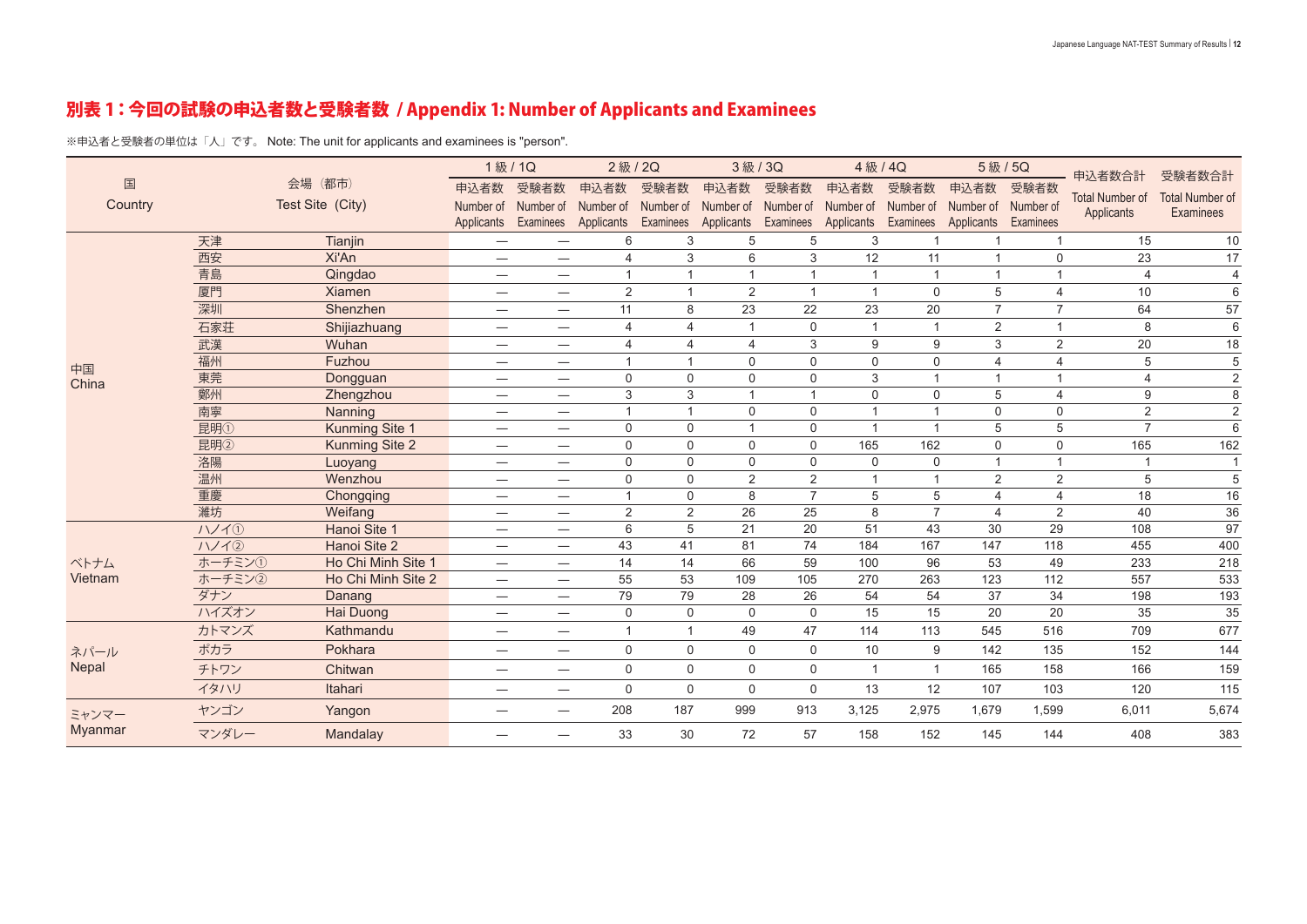|                              |         |                   | 1級/1Q                            |                                                       | 2級/2Q          |                        |                         | 3級/3Q                            | 4級/4Q          |                  |                                                                 | 5級/5Q<br>申込者数合計 |                        | 受験者数合計                 |
|------------------------------|---------|-------------------|----------------------------------|-------------------------------------------------------|----------------|------------------------|-------------------------|----------------------------------|----------------|------------------|-----------------------------------------------------------------|-----------------|------------------------|------------------------|
| 国                            |         | 会場 (都市)           | 申込者数                             | 受験者数                                                  | 申込者数           | 受験者数                   | 申込者数                    | 受験者数                             | 申込者数           | 受験者数             | 申込者数                                                            | 受験者数            | <b>Total Number of</b> | <b>Total Number of</b> |
| Country                      |         | Test Site (City)  |                                  | Number of Number of Number of<br>Applicants Examinees | Applicants     | Number of<br>Examinees | Number of<br>Applicants | Number of Number of<br>Examinees | Applicants     |                  | Number of Number of Number of<br>Examinees Applicants Examinees |                 | Applicants             | <b>Examinees</b>       |
|                              | ジャカルタ   | Jakarta           | $\overline{\phantom{0}}$         |                                                       | 25             | 22                     | 94                      | 92                               | 330            | 320              | 152                                                             | 142             | 601                    | 576                    |
|                              | メダン     | Medan             | $\overline{\phantom{0}}$         |                                                       | $\mathbf{1}$   | $\overline{1}$         | 8                       | $\overline{7}$                   | 8              | 8                | 13                                                              | 13              | $30\,$                 | 29                     |
| インドネシア                       | パダン     | Padang            | $\overline{\phantom{m}}$         |                                                       | $\overline{7}$ | 6                      | 20                      | 20                               | $\overline{4}$ | $\overline{4}$   | 15                                                              | 15              | 46                     | 45                     |
| Indonesia                    | デンパサール  | Denpasar          | $\overline{\phantom{0}}$         | $\qquad \qquad -$                                     | 3              | 3                      | 32                      | 32                               | 53             | 51               | 30                                                              | 30              | 118                    | 116                    |
|                              | スラバヤ    | Surabaya          | $\overline{\phantom{m}}$         |                                                       | $\mathbf 0$    | $\mathbf 0$            | 14                      | 14                               | 40             | 40               | 15                                                              | 15              | 69                     | 69                     |
|                              | マカッサル   | Makassar          | $\overline{\phantom{m}}$         | $\overline{\phantom{0}}$                              | $\mathbf 0$    | $\mathbf 0$            | $\overline{7}$          | $\overline{7}$                   | 28             | 28               | 3                                                               | 3               | 38                     | 38                     |
| スリランカ<br>Sri Lanka           | コロンボ①   | Colombo Site 1    |                                  |                                                       | 14             | 13                     | 44                      | 40                               | 236            | 208              | 1,693                                                           | 1,458           | 1,987                  | 1,719                  |
| モンゴル<br>Mongolia             | ウランバートル | Ulaanbaatar       |                                  |                                                       | 6              | 6                      | 32                      | 29                               | 72             | 67               | 83                                                              | 73              | 193                    | 175                    |
| カンボジア<br>Cambodia            | プノンペン   | <b>Phnom Penh</b> |                                  |                                                       | 20             | 15                     | 32                      | 31                               | 89             | 85               | 18                                                              | 16              | 159                    | 147                    |
| バングラデシュ<br><b>Bangladesh</b> | ダッカ     | <b>Dhaka</b>      |                                  |                                                       | 6              | 6                      | 22                      | 18                               | 157            | 133              | 1,004                                                           | 827             | 1,189                  | 984                    |
| フィリピン<br>Philippines         | マニラ     | Manila            |                                  |                                                       | 43             | 43                     | 24                      | 23                               | 105            | 104              | 16                                                              | 16              | 188                    | 186                    |
| インド                          | ニューデリー  | New Delhi         |                                  |                                                       | 97             | 76                     | 152                     | 128                              | 302            | 258              | 225                                                             | 191             | 776                    | 653                    |
| India                        | チェンナイ   | Chennai           | $\overline{\phantom{m}}$         | $\qquad \qquad -$                                     | 45             | 44                     | 120                     | 108                              | 180            | 157              | 159                                                             | 138             | 504                    | 447                    |
|                              | サマルカンド  | Samarkand         | $\overline{\phantom{m}}$         | $\overbrace{\phantom{12322111}}$                      | 2              | 2                      | $\mathbf 0$             | $\mathbf 0$                      | 3              | 3                | 55                                                              | 52              | 60                     | 57                     |
| ウズベキスタン<br><b>Uzbekistan</b> | アンディジャン | Andijan           |                                  |                                                       | $\mathbf 0$    | $\mathbf 0$            | $\boldsymbol{0}$        | $\mathsf 0$                      | $\,$ 5 $\,$    | 5                | 39                                                              | 38              | 44                     | 43                     |
|                              | タシケント   | <b>Tashkent</b>   | $\overline{\phantom{m}}$         |                                                       | $\mathbf{3}$   | 3                      | $\overline{2}$          | $\overline{1}$                   | 10             | $\boldsymbol{9}$ | 20                                                              | 19              | 35                     | 32                     |
| ブータン<br><b>Bhutan</b>        | ティンプー   | Thimphu           |                                  |                                                       | $\mathbf 0$    | $\mathbf 0$            | $\overline{2}$          | $\sqrt{2}$                       | $\mathsf 0$    | $\mathsf 0$      | $\mathbf 0$                                                     | $\mathsf 0$     | $\sqrt{2}$             | $\sqrt{2}$             |
| キルギス<br>Kyrgyz               | ビシュケク   | <b>Bishkek</b>    |                                  |                                                       | $\mathbf{1}$   | $\overline{1}$         | 18                      | 18                               | $\overline{7}$ | $\overline{7}$   | 13                                                              | 13              | 39                     | 39                     |
| 日本                           | 東京      | Tokyo             |                                  |                                                       | 122            | 94                     | 110                     | 86                               | 39             | 29               | 19                                                              | 13              | 290                    | 222                    |
| Japan                        | 大阪      | Osaka             | $\overbrace{\phantom{12321111}}$ |                                                       | 39             | 33                     | 65                      | 52                               | 15             | 14               | 6                                                               | $\,$ 5 $\,$     | 125                    | 104                    |
|                              | 合計      | <b>TOTAL</b>      |                                  |                                                       | 913            | 809                    | 2,303                   | 2,079                            | 6,012          | 5,651            | 6,817                                                           | 6,133           | 16,045                 | 14,672                 |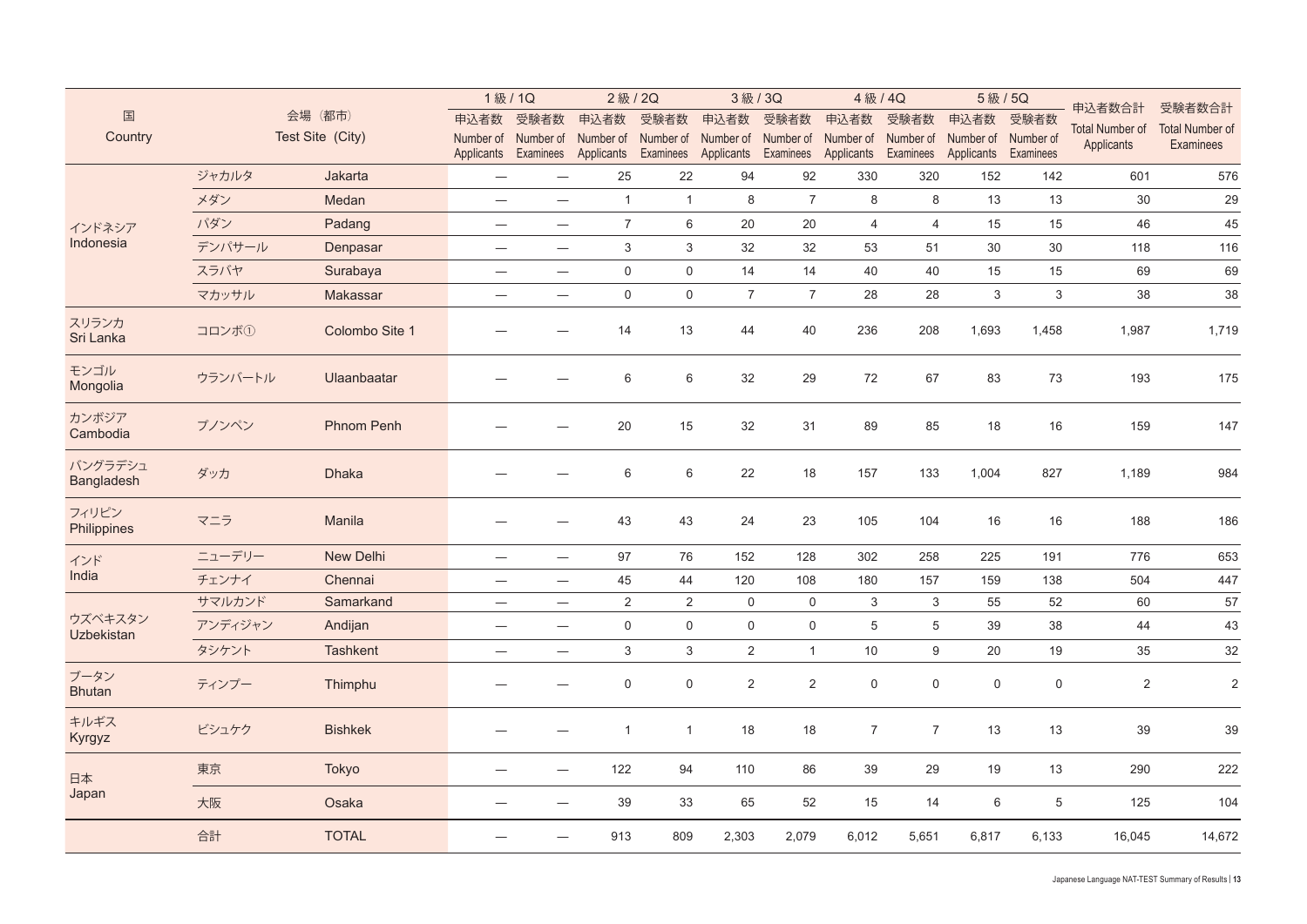### 別表 2:2007 年第 1 回試験からの申込者数と受験者数 / Appendix 2: Total Number of Applicants and Examinees Since the 2007-1st Test

※申込者と受験者の単位は「人」です。 Note: The unit for applicants and examinees is "person".

|         |      |                       | 1級/1Q          |                     | 2級/2Q          |                     | 3級/3Q        |                     | 4級/4Q            |                | 5級/5Q                         |                 | 申込者数合計                 | 受験者数合計                                     |
|---------|------|-----------------------|----------------|---------------------|----------------|---------------------|--------------|---------------------|------------------|----------------|-------------------------------|-----------------|------------------------|--------------------------------------------|
| 国·地域    |      | 会場<br>(都市)            | 申込者数           | 受験者数                | 申込者数           | 受験者数                | 申込者数         | 受験者数                | 申込者数             | 受験者数           | 申込者数                          | 受験者数            |                        |                                            |
| Country |      | Test Site (City)      | Number of      | Number of Number of |                | Number of Number of |              | Number of Number of |                  |                | Number of Number of Number of |                 | <b>Total Number of</b> | <b>Total Number of</b><br><b>Examinees</b> |
|         |      |                       | Applicants     | Examinees           | Applicants     | Examinees           | Applicants   | Examinees           | Applicants       | Examinees      | Applicants                    | Examinees       | Applicants             |                                            |
|         | 北京   | <b>Beijing</b>        | 116            | 102                 | 466            | 402                 | 647          | 545                 | 1,425            | 1,280          | 4,699                         | 4,109           | 7,353                  | 6,438                                      |
|         | 上海   | Shanghai              | 150            | 128                 | 715            | 658                 | 848          | 720                 | 2,736            | 2,488          | 8,462                         | 7,636           | 12,911                 | 11,630                                     |
|         | 天津   | Tianjin               | 46             | 38                  | 157            | 139                 | 154          | 132                 | 162              | 146            | 563                           | 492             | 1,082                  | 947                                        |
|         | 西安   | Xi'An                 | 24             | 21                  | 165            | 150                 | 307          | 272                 | 697              | 648            | 1,179                         | 1,025           | 2,372                  | 2,116                                      |
|         | 大連   | <b>Dalian</b>         | 41             | 37                  | 221            | 200                 | 876          | 819                 | 1,646            | 1,508          | 2,350                         | 2,152           | 5,134                  | 4,716                                      |
|         | 青島   | Qingdao               | 19             | 16                  | 173            | 163                 | 440          | 412                 | 758              | 685            | 1,463                         | 1,328           | 2,853                  | 2,604                                      |
|         | 哈爾浜  | Ha'Erbin              | 14             | 14                  | 106            | 101                 | 128          | 121                 | 278              | 261            | 1,194                         | 1,114           | 1,720                  | 1,611                                      |
|         | 福清   | Fuqing                | $6\phantom{1}$ | $\overline{4}$      | 56             | 53                  | 70           | 63                  | 567              | 538            | 12,407                        | 11,708          | 13,106                 | 12,366                                     |
|         | 厦門   | Xiamen                | $\overline{2}$ | $\overline{2}$      | 14             | 12                  | 20           | 18                  | 24               | 22             | 138                           | 121             | 198                    | 175                                        |
|         | 海陽   | Haiyang               | $\mathbf 0$    | $\Omega$            | 43             | 40                  | 485          | 464                 | 167              | 151            | 229                           | 202             | 924                    | 857                                        |
|         | 南昌   | Nanchang              | 64             | 58                  | 40             | 38                  | 66           | 60                  | 101              | 89             | 609                           | 555             | 880                    | 800                                        |
|         | 深圳   | Shenzhen              | 26             | 24                  | 172            | 144                 | 306          | 270                 | 439              | 402            | 926                           | 788             | 1,869                  | 1,628                                      |
|         | 石家荘  | Shijiazhuang          | 12             | 11                  | 78             | 68                  | 154          | 139                 | 193              | 181            | 576                           | 544             | 1,013                  | 943                                        |
|         | 武漢   | Wuhan                 | 12             | 9                   | 66             | 58                  | 91           | 82                  | 173              | 157            | 539                           | 459             | 881                    | 765                                        |
|         | 福州   | Fuzhou                | $\mathbf{3}$   | $\overline{2}$      | 16             | 15                  | 8            | 5                   | $\overline{30}$  | 30             | 402                           | 401             | 459                    | 453                                        |
|         | 乳山   | Rushan                | $\mathbf{1}$   | $\mathbf{1}$        | $\mathbf 0$    | $\mathbf 0$         | 31           | 25                  | $\overline{131}$ | 108            | 51                            | $\overline{47}$ | 214                    | 181                                        |
| 中国      | 西寧   | Xining                | $\mathbf{0}$   | $\Omega$            | 9              | 9                   | 22           | 21                  | 34               | 34             | 70                            | 69              | 135                    | 133                                        |
| China   | 日照   | Rizhao                | $\mathbf 0$    | $\mathbf 0$         | $\overline{1}$ | $\mathbf{1}$        | 172          | 161                 | 187              | 170            | 127                           | 111             | 487                    | 443                                        |
|         | 紹興   | Shaoxing              | 3              | 3                   | 12             | 11                  | 30           | 25                  | 44               | 40             | 289                           | 255             | 378                    | 334                                        |
|         | 呼和浩特 | Huhehaote             | 9              | 8                   | 109            | 100                 | 81           | 76                  | 124              | 115            | 400                           | 374             | 723                    | 673                                        |
|         | 長春   | Changchun             | 16             | 13                  | 105            | 104                 | 214          | 197                 | 325              | 306            | 793                           | 743             | 1,453                  | 1,363                                      |
|         | 寧波   | Ningbo                | $\overline{5}$ | 5                   | 10             | 10                  | $\mathbf 0$  | $\mathbf 0$         | 61               | 61             | 82                            | 82              | 158                    | 158                                        |
|         | 東莞   | Dongguan              | 3              | 3                   | 14             | 14                  | $\mathbf{1}$ | $\mathbf{1}$        | 43               | 41             | 91                            | 91              | 152                    | 150                                        |
|         | 瀋陽   | Shenyang              | 37             | 33                  | 146            | 128                 | 434          | 403                 | 781              | 746            | 3,304                         | 3,065           | 4,702                  | 4,375                                      |
|         | 南京   | Nanjing               | 19             | 15                  | 117            | 102                 | 175          | 155                 | 328              | 288            | 1,268                         | 1,110           | 1,907                  | 1,670                                      |
|         | 威海   | Weihai                | 5              | 5                   | 50             | 48                  | 320          | 308                 | 283              | 273            | 212                           | 203             | 870                    | 837                                        |
|         | 済南   | Jinan                 | 28             | 23                  | 118            | 110                 | 308          | 290                 | 538              | 502            | 1,548                         | 1,405           | 2,540                  | 2,330                                      |
|         | 鄭州   | Zhengzhou             | 17             | 16                  | 78             | 68                  | 195          | 177                 | 204              | 174            | 906                           | 797             | 1,400                  | 1,232                                      |
|         | 阜新   | Fuxin                 | $\Omega$       | $\Omega$            | 45             | 45                  | $\Omega$     | $\Omega$            | $\overline{7}$   | $\overline{7}$ | $\Omega$                      | $\Omega$        | 52                     | 52                                         |
|         | 広州   | Guangzhou             | 60             | 52                  | 208            | 184                 | 365          | 325                 | 497              | 437            | 1,789                         | 1,542           | 2,919                  | 2,540                                      |
|         | 南寧   | Nanning               | $\mathbf 0$    | $\Omega$            | 10             | 9                   | 13           | 12                  | 22               | 19             | 70                            | 60              | 115                    | 100                                        |
|         | 長沙   | Changsha              | 28             | 24                  | 105            | 95                  | 311          | 295                 | 316              | 304            | 662                           | 541             | 1,422                  | 1,259                                      |
|         | 成都   | Chengdu               | 33             | $\overline{28}$     | 101            | 87                  | 291          | 263                 | 608              | 555            | 1,262                         | 1,063           | 2,295                  | 1,996                                      |
|         | 昆明①  | <b>Kunming Site 1</b> | $\overline{2}$ | $\overline{1}$      | 14             | 9                   | 115          | 104                 | 133              | 120            | 150                           | 114             | 414                    | 348                                        |
|         | 昆明2  | <b>Kunming Site 2</b> | $\mathbf 0$    | $\Omega$            | $\Omega$       | $\Omega$            | $\mathbf 0$  | $\Omega$            | 165              | 162            | $\mathbf 0$                   | $\Omega$        | 165                    | 162                                        |
|         | 嘉興   | Jiaxing               | 5              | $\overline{4}$      | 65             | 64                  | 422          | 414                 | 88               | 84             | 1,210                         | 1,181           | 1,790                  | 1,747                                      |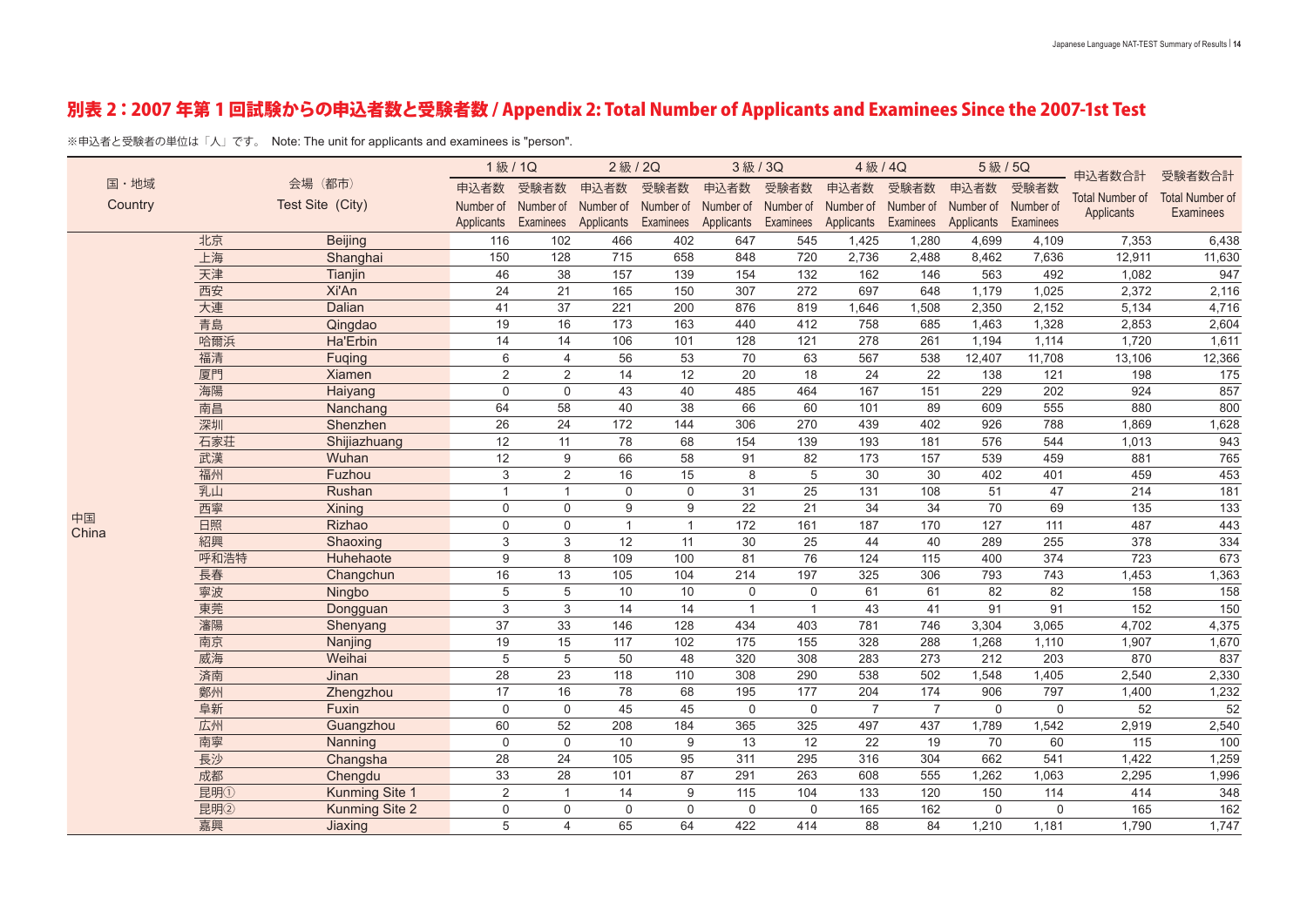|                     |        |                    | 1級/1Q               |              | 2級/2Q          |                | 3級/3Q          |                     | 4級/4Q           |                | <b>5級/5Q</b>                  |                | 申込者数合計                 | 受験者数合計                 |
|---------------------|--------|--------------------|---------------------|--------------|----------------|----------------|----------------|---------------------|-----------------|----------------|-------------------------------|----------------|------------------------|------------------------|
| 国·地域                |        | 会場<br>(都市)         | 申込者数                | 受験者数         | 申込者数           | 受験者数           | 申込者数           | 受験者数                | 申込者数            | 受験者数           | 申込者数                          | 受験者数           |                        |                        |
| Country             |        | Test Site (City)   | Number of Number of |              | Number of      | Number of      | Number of      | Number of Number of |                 |                | Number of Number of Number of |                | <b>Total Number of</b> | <b>Total Number of</b> |
|                     |        |                    | Applicants          | Examinees    | Applicants     | Examinees      | Applicants     | Examinees           | Applicants      | Examinees      | Applicants Examinees          |                | Applicants             | <b>Examinees</b>       |
|                     | 臨沂     | Linyi              | $\mathbf 0$         | $\mathbf{0}$ |                |                | 33             | 32                  | 80              | 78             | 8                             | 8              | 122                    | 119                    |
|                     | 懐化     | Huaihua            | 56                  | 54           | 109            | 107            | 339            | 328                 | $\overline{21}$ | 21             | $\mathbf 0$                   | $\mathbf 0$    | 525                    | 510                    |
|                     | 杭州     | Hangzhou           | 15                  | 15           | 77             | 62             | 89             | 72                  | 109             | 89             | 429                           | 370            | 719                    | 608                    |
|                     | 蘇州     | Suzhou             | 5                   | 4            | 17             | 16             | 13             | 13                  | 13              | 9              | 28                            | 24             | 76                     | 66                     |
|                     | 洛陽     | Luoyang            | $\mathbf 0$         | $\mathbf{0}$ | $\mathbf 0$    | $\mathbf{0}$   | $\mathbf 0$    | $\mathbf 0$         | $\mathbf{1}$    | $\mathbf{1}$   | 2                             | 2              | 3                      | 3                      |
|                     | 温州     | Wenzhou            | 3                   | 3            | $\overline{1}$ | $\overline{1}$ | $\overline{7}$ | $\overline{7}$      | 3               | 3              | 11                            | 11             | 25                     | 25                     |
|                     | 太原     | Taiyuan            | 3                   | 3            | 22             | 19             | 6              | 5                   | 53              | 52             | 30                            | 27             | 114                    | 106                    |
|                     | 重慶     | Chongqing          | 3                   | 3            | 23             | 18             | 55             | 48                  | 28              | 24             | 36                            | 32             | 145                    | 125                    |
|                     | 無錫     | Wuxi               | 0                   | $\mathbf 0$  | $10$           | 9              | 8              | $\overline{7}$      | 8               | 8              | 18                            | 13             | 44                     | $\overline{37}$        |
| 中国                  | 故城     | Gucheng            | $\mathbf 0$         | $\mathbf 0$  | $\mathbf 0$    | $\mathbf 0$    | 10             | 10 <sup>°</sup>     | 57              | 55             | 63                            | 63             | 130                    | 128                    |
| China               | 貴陽     | Guiyang            | $\Omega$            | $\Omega$     | 8              | 8              | 9              | 8                   | 9               | 6              | 5                             | $\overline{4}$ | 31                     | 26                     |
|                     | 建德     | Jiande             | $\mathbf 0$         | $\Omega$     | $\mathbf{1}$   | $\overline{1}$ | $\overline{1}$ | $\overline{1}$      | $\Omega$        | $\Omega$       | 150                           | 150            | 152                    | 152                    |
|                     | 台州     | Taizhou            | $\Omega$            | $\Omega$     | 9              | 9              | 50             | 47                  | 300             | 296            | 381                           | 375            | 740                    | 727                    |
|                     | 呂梁     | Lvliang            | $\Omega$            | $\Omega$     | $\overline{1}$ | $\overline{1}$ | $\mathbf 0$    | $\Omega$            | 38              | 38             | $\overline{1}$                | $\overline{1}$ | 40                     | 40                     |
|                     | 濰坊     | Weifang            | $\Omega$            | $\Omega$     | 6              | 6              | 225            | 222                 | 297             | 292            | 30                            | 28             | 558                    | 548                    |
|                     | 合肥     | Hefei              | $\mathbf{1}$        | $\mathbf{1}$ | 14             | 13             | 21             | 19                  | 25              | 23             | 58                            | 48             | 119                    | 104                    |
|                     | 常州     | Changzhou          | $\mathbf 0$         | $\mathbf 0$  | 5              | 5              | 15             | 11                  | 5               | $\overline{4}$ | 6                             | 6              | 31                     | 26                     |
|                     | 蘭州     | Lanzhou            | $\mathbf 0$         | $\mathbf 0$  | $\mathbf 0$    | $\mathbf{0}$   | $\mathbf 0$    | $\mathbf 0$         | $\mathbf 0$     | $\Omega$       | 2                             | $\overline{1}$ | $\overline{2}$         | $\mathbf{1}$           |
|                     | ウルムチ   | Urumqi             | $\mathbf 0$         | $\mathbf 0$  | $\overline{1}$ | $\overline{1}$ | $\mathbf{1}$   | $\mathbf{1}$        | $\Omega$        | $\Omega$       | $\Omega$                      | $\mathbf 0$    | 2                      | 2                      |
|                     | 徐州     | Xuzhou             | $\Omega$            | $\mathbf{0}$ | $\overline{1}$ | $\overline{1}$ | $\Omega$       | $\Omega$            | $\mathbf{1}$    | $\mathbf{1}$   | 2                             | 2              | $\overline{4}$         | $\overline{4}$         |
| 台湾<br><b>Taiwan</b> | 台北     | Taipei             | $\Omega$            | $\Omega$     | $\mathbf 0$    | $\mathbf 0$    | 31             | 29                  | 14              | 14             | $\mathbf 0$                   | $\mathbf 0$    | 45                     | 43                     |
|                     | ハノイ①   | Hanoi Site 1       | 54                  | 50           | 716            | 639            | 3,407          | 3,026               | 14,050          | 12,771         | 51,082                        | 46,445         | 69,309                 | 62,931                 |
| ベトナム                | 11/12  | Hanoi Site 2       | 110                 | 99           | 906            | 820            | 4,810          | 4,436               | 19,594          | 18,028         | 81,529                        | 74,179         | 106,949                | 97,562                 |
| Vietnam             | ホーチミン① | Ho Chi Minh Site 1 | 281                 | 260          | 1,152          | 1,081          | 3,033          | 2,812               | 7,108           | 6,653          | 10,137                        | 9,517          | 21,711                 | 20,323                 |
|                     | ホーチミン2 | Ho Chi Minh Site 2 | 257                 | 224          | 1,739          | 1,590          | 5,772          | 5,378               | 15,580          | 14,696         | 27,988                        | 26,544         | 51,336                 | 48,432                 |
|                     | ダナン    | Da Nang            | 38                  | 36           | 541            | 517            | 752            | 710                 | 2,341           | 2,235          | 5,744                         | 5,331          | 9,416                  | 8,829                  |
| ベトナム                | ビン     | Vinh               | $\mathbf 0$         | $\mathbf 0$  | $\mathbf 0$    | $\mathbf 0$    | 17             | 14                  | 2,376           | 2,203          | 6,615                         | 6,079          | 9,008                  | 8,296                  |
| Vietnam             | タイグエン  | Thai Nguyen        | $\mathbf 0$         | $\mathbf 0$  | 34             | 30             | 48             | 31                  | 487             | 473            | 248                           | 240            | 817                    | 774                    |
|                     | ハイズオン  | <b>Hai Duong</b>   | $\mathbf 0$         | $\Omega$     | $\mathbf 0$    | $\Omega$       | $\Omega$       | $\mathbf 0$         | 2,357           | 2,247          | 8,743                         | 8,149          | 11,100                 | 10,396                 |
|                     | カトマンズ  | Kathmandu          | 15                  | 15           | 97             | 95             | 1,126          | 1,090               | 6,457           | 6,219          | 93,176                        | 88,455         | 100,871                | 95,874                 |
| ネパール                | ポカラ    | Pokhara            | 3                   | 3            | 20             | 20             | 53             | 52                  | 969             | 943            | 15,075                        | 14,491         | 16,120                 | 15,509                 |
| <b>Nepal</b>        | チトワン   | Chitwan            | $\Omega$            | $\mathbf 0$  | $\mathbf 0$    | $\mathbf{0}$   | 18             | 15                  | 787             | 755            | 17,516                        | 16,504         | 18,321                 | 17,274                 |
|                     | イタハリ   | Itahari            | $\Omega$            | $\Omega$     | $\overline{4}$ | $\overline{4}$ | 9              | 8                   | 315             | 298            | 3,958                         | 3,764          | 4,286                  | 4,074                  |
| ミャンマー               | ヤンゴン   | Yangon             | 126                 | 116          | 1,747          | 1,588          | 7,699          | 6,905               | 28,370          | 25,261         | 31,540                        | 28,495         | 69,482                 | 62,365                 |
| Myanmar             | マンダレー  | Mandalay           | 27                  | 25           | 288            | 278            | 909            | 862                 | 3,441           | 3,317          | 3,370                         | 3,228          | 8,035                  | 7,710                  |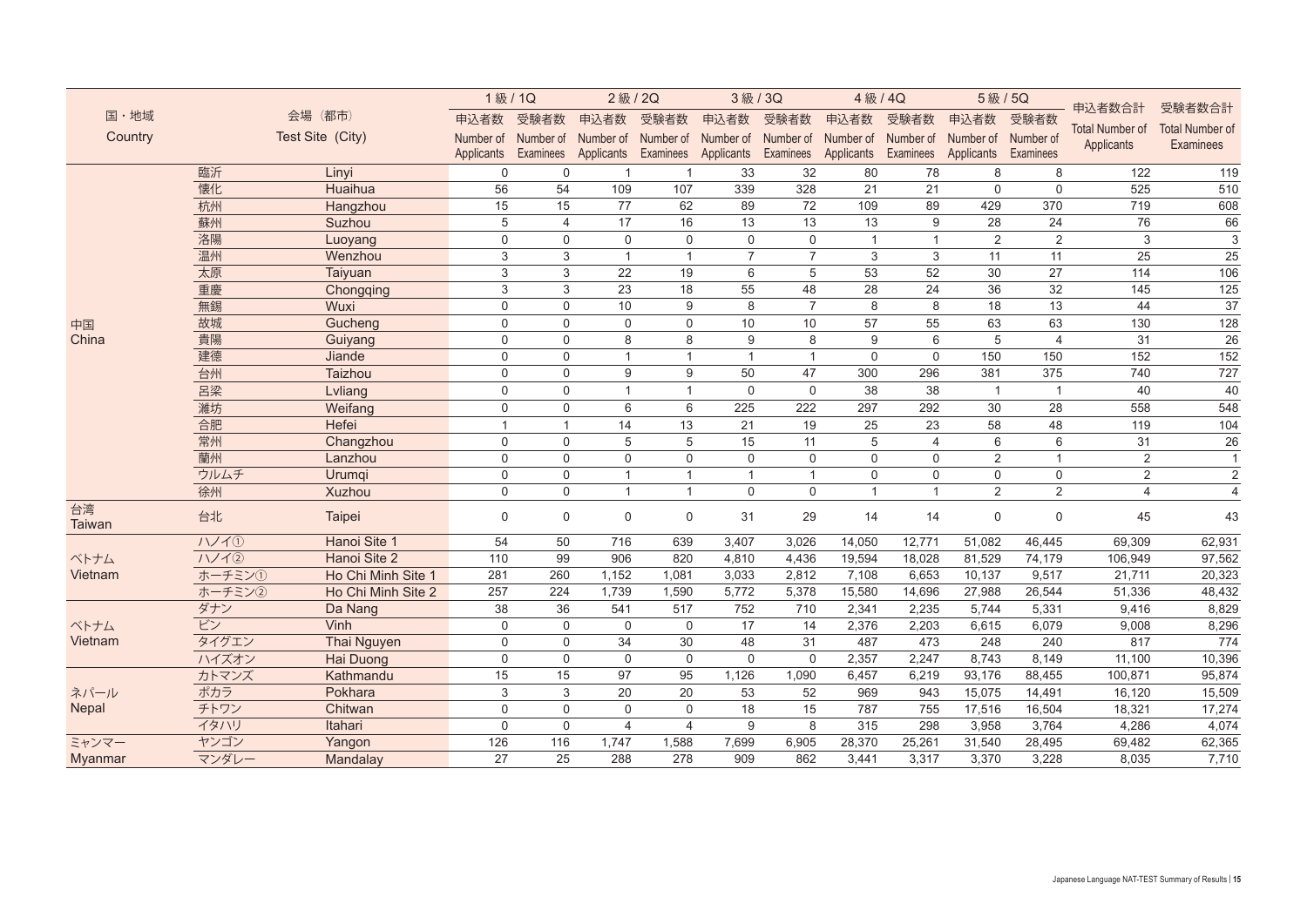|                              | 会場<br>(都市) |                   | 1級/1Q        |                | 2級/2Q          |                | 3級/3Q      |           | 4級/4Q      |           | 5級/5Q                         |                | 申込者数合計                               | 受験者数合計                                     |
|------------------------------|------------|-------------------|--------------|----------------|----------------|----------------|------------|-----------|------------|-----------|-------------------------------|----------------|--------------------------------------|--------------------------------------------|
| 国·地域                         |            |                   | 申込者数         | 受験者数           | 申込者数           | 受験者数           | 申込者数       | 受験者数      | 申込者数       | 受験者数      | 申込者数                          | 受験者数           |                                      |                                            |
| Country                      |            | Test Site (City)  | Number of    | Number of      | Number of      | Number of      | Number of  | Number of | Number of  |           | Number of Number of Number of |                | <b>Total Number of</b><br>Applicants | <b>Total Number of</b><br><b>Examinees</b> |
|                              |            |                   | Applicants   | Examinees      | Applicants     | Examinees      | Applicants | Examinees | Applicants | Examinees | Applicants                    | Examinees      |                                      |                                            |
| インドネシア<br>Indonesia          | ジャカルタ      | Jakarta           | 60           | 52             | 440            | 391            | 4,006      | 3,741     | 11,212     | 10,694    | 5,036                         | 4,828          | 20,754                               | 19,706                                     |
|                              | バンドン       | <b>Bandung</b>    | $\Omega$     | $\Omega$       | 15             | 14             | 20         | 18        | 56         | 53        | 244                           | 239            | 335                                  | 324                                        |
|                              | メダン        | Medan             |              | $\mathbf{1}$   | $\overline{4}$ | $\overline{4}$ | 189        | 186       | 619        | 604       | 280                           | 278            | 1,093                                | 1,073                                      |
|                              | パダン        | Padang            | $\mathbf{1}$ | $\mathbf{1}$   | $\overline{7}$ | 6              | 230        | 227       | 556        | 545       | 494                           | 484            | 1,288                                | 1,263                                      |
|                              | デンパサール     | Denpasar          | 3            | 3              | 57             | 53             | 753        | 713       | 1,872      | 1,743     | 259                           | 232            | 2,944                                | 2,744                                      |
|                              | スラバヤ       | Surabaya          | $\mathbf 0$  | $\Omega$       | 5              | $\overline{4}$ | 60         | 59        | 639        | 616       | 159                           | 156            | 863                                  | 835                                        |
|                              | マカッサル      | <b>Makassar</b>   | $\mathbf 0$  | $\Omega$       | 2              | 2              | 247        | 237       | 533        | 505       | 88                            | 84             | 870                                  | 828                                        |
| スリランカ<br>Sri Lanka           | コロンボ①      | Colombo Site 1    | 33           | 32             | 198            | 169            | 937        | 850       | 10,109     | 8,915     | 60,839                        | 51,986         | 72,116                               | 61,952                                     |
| モンゴル<br>Mongolia             | ウランバートル    | Ulaanbaatar       | 49           | 46             | 295            | 269            | 1,355      | 1,202     | 4,713      | 4,205     | 6,293                         | 5,400          | 12,705                               | 11,122                                     |
| カンボジア<br>Cambodia            | プノンペン      | <b>Phnom Penh</b> | 42           | 41             | 303            | 284            | 859        | 832       | 2,040      | 1,938     | 773                           | 736            | 4,017                                | 3,831                                      |
| バングラデシュ<br>Bangladesh        | ダッカ        | <b>Dhaka</b>      | 6            | 6              | 37             | 34             | 212        | 183       | 2,206      | 2,038     | 25,326                        | 23,724         | 27,787                               | 25,985                                     |
| フィリピン<br>Philippines         | マニラ        | Manila            | 3            | 3              | 62             | 62             | 292        | 270       | 3,818      | 3,532     | 1,143                         | 973            | 5,318                                | 4,840                                      |
| インド<br>India                 | ニューデリー     | New Delhi         | 21           | 19             | 343            | 295            | 733        | 638       | 1,221      | 1,063     | 1,210                         | 1,025          | 3,528                                | 3,040                                      |
|                              | プネー        | Pune              | 49           | 39             | 385            | 329            | 1,523      | 1,306     | 2,720      | 2,416     | 3,550                         | 3,040          | 8,227                                | 7,130                                      |
|                              | チェンナイ      | Chennai           | 32           | 29             | 287            | 249            | 1,692      | 1,548     | 2,652      | 2,430     | 3,252                         | 2,902          | 7,915                                | 7,158                                      |
| タイ<br>Thailand               | バンコク       | <b>Bangkok</b>    | 2            | 2              | 10             | 9              | 52         | 50        | 385        | 362       | 221                           | 205            | 670                                  | 628                                        |
| ウズベキスタン<br><b>Uzbekistan</b> | サマルカンド     | Samarkand         | 11           | 11             | 22             | 22             | 48         | 43        | 279        | 252       | 1,120                         | 1,043          | 1,480                                | 1,371                                      |
|                              | アンディジャン    | Andijan           | $\mathbf 0$  | $\mathbf 0$    | 10             | 10             | 46         | 44        | 436        | 408       | 946                           | 881            | 1,438                                | 1,343                                      |
|                              | タシケント      | <b>Tashkent</b>   | 11           | 11             | 54             | 53             | 71         | 61        | 637        | 540       | 776                           | 685            | 1,549                                | 1,350                                      |
| ブータン<br><b>Bhutan</b>        | ティンプー      | Thimphu           | $\mathbf 0$  | $\mathbf 0$    | 6              | 6              | 19         | 18        | 98         | 97        | 139                           | 130            | 262                                  | 251                                        |
| キルギス<br>Kyrgyz               | ビシュケク      | <b>Bishkek</b>    | $\mathbf{1}$ | $\overline{1}$ | $\overline{7}$ | $\overline{7}$ | 148        | 137       | 376        | 326       | 531                           | 471            | 1,063                                | 942                                        |
|                              | 東京         | <b>Tokyo</b>      | 534          | 468            | 2,848          | 2,405          | 3.260      | 2,741     | 1.040      | 884       | 443                           | 378            | 8,125                                | 6,876                                      |
| 日本<br>Japan                  | 大阪         | Osaka             | 77           | 69             | 688            | 631            | 881        | 773       | 382        | 344       | 47                            | 38             | 2,075                                | 1,855                                      |
|                              | 福岡         | Fukuoka           | 3            | 3              | 3              | 3              | 9          | 9         | 8          | 8         | $\mathbf 0$                   | $\Omega$       | 23                                   | 23                                         |
|                              | 名古屋        | Nagoya            | 95           | 55             | 128            | 79             | 16         | 16        | 13         | 12        | $\overline{4}$                | $\overline{4}$ | 256                                  | 166                                        |
|                              | 合計         | <b>TOTAL</b>      | 2,837        | 2,503          | 17,571         | 15,769         | 54,324     | 49.475    | 168,229    | 154,775   | 521,174                       | 477,995        | 764,135                              | 700,517                                    |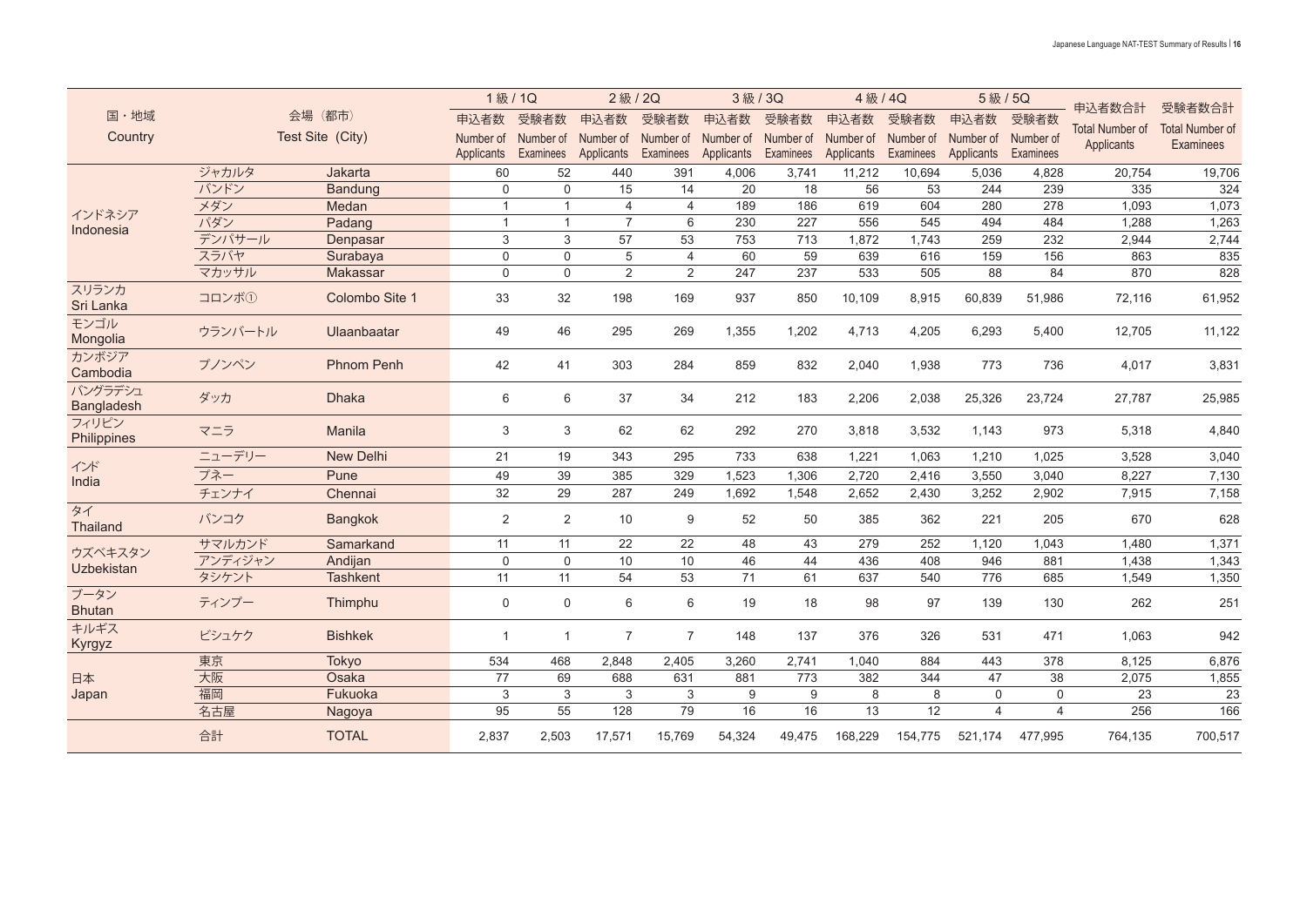### 別表 3:グラフで見る日本語 NAT-TEST **/ Appendix 3: Summary Statistics of NAT-TEST Common: Chatistics, of NAT TECT**

# **年別申込者数 Applicants by Year**

## **試験別申込者数 Applicants by Test**





Japanese Language NAT-TEST Summary of Results | **17**<br> **SENGLIFY**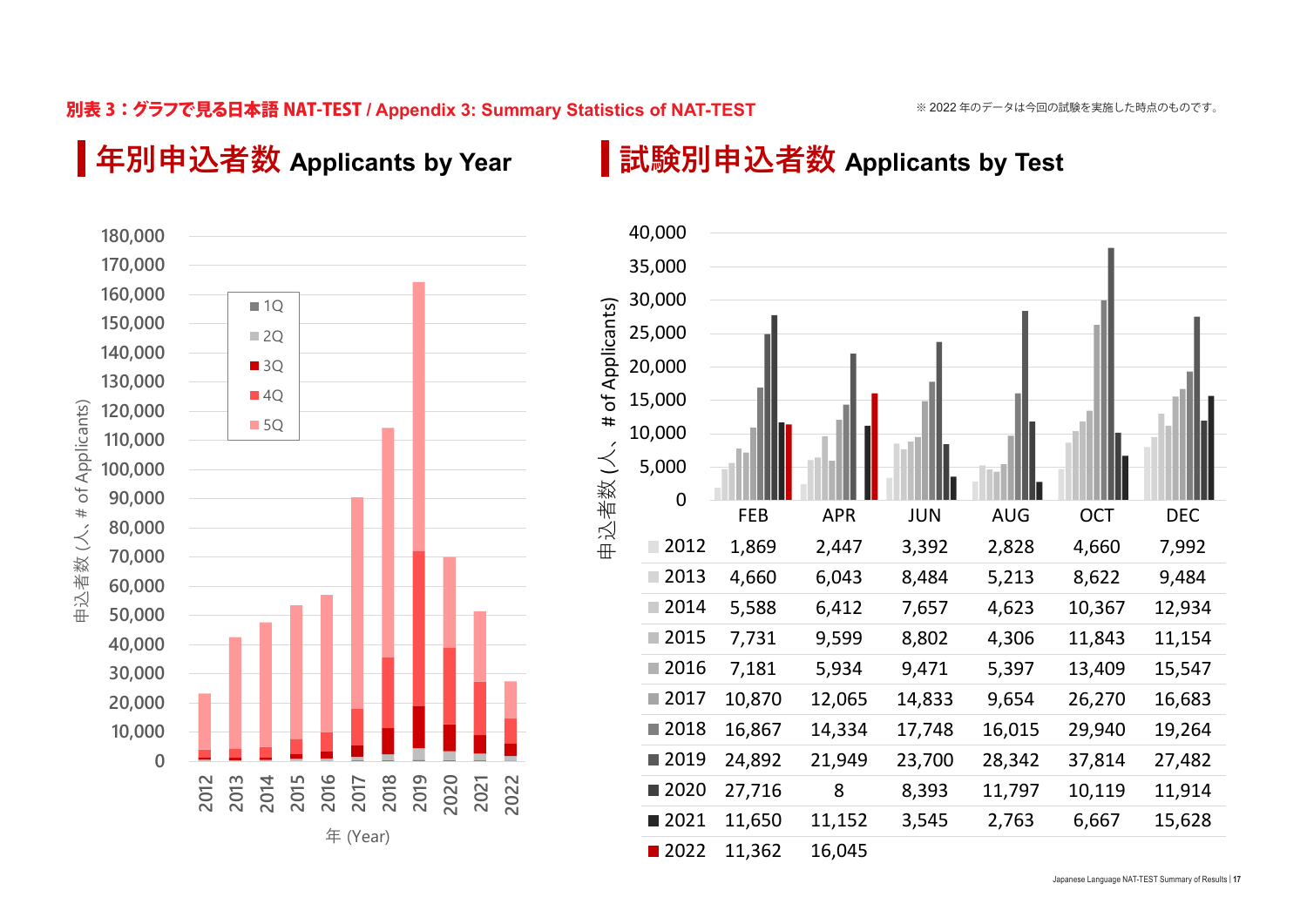※ 2022 年のデータは今回の試験を実施した時点のものです。

# **国別申込者数 Applicants by Country**

| $\Box$ 2012 | $-2013$             | $\Box$ 2014         | 2015                | $\Box$ 2016 | $\Box$ 2017 |
|-------------|---------------------|---------------------|---------------------|-------------|-------------|
| $\Box$ 2018 | $\blacksquare$ 2019 | $\blacksquare$ 2020 | $\blacksquare$ 2021 | ■ 2022      |             |

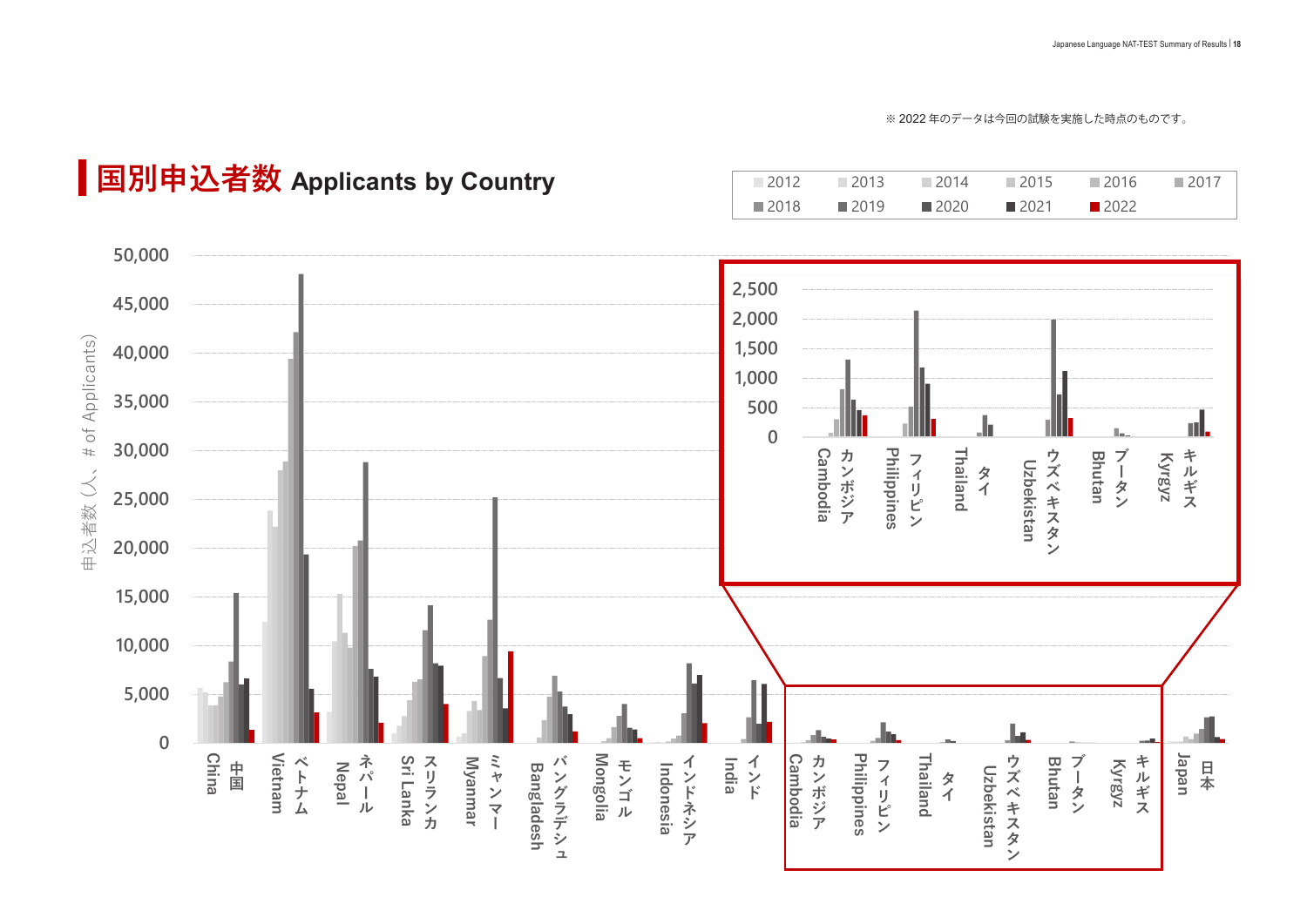

#### 別表 4:日本語 NAT-TEST 実施国 / Appendix 4: Host Countries of NAT-TEST ※実施予定を含みます。

Japanese Language NAT-TEST Summary of Results | **19**